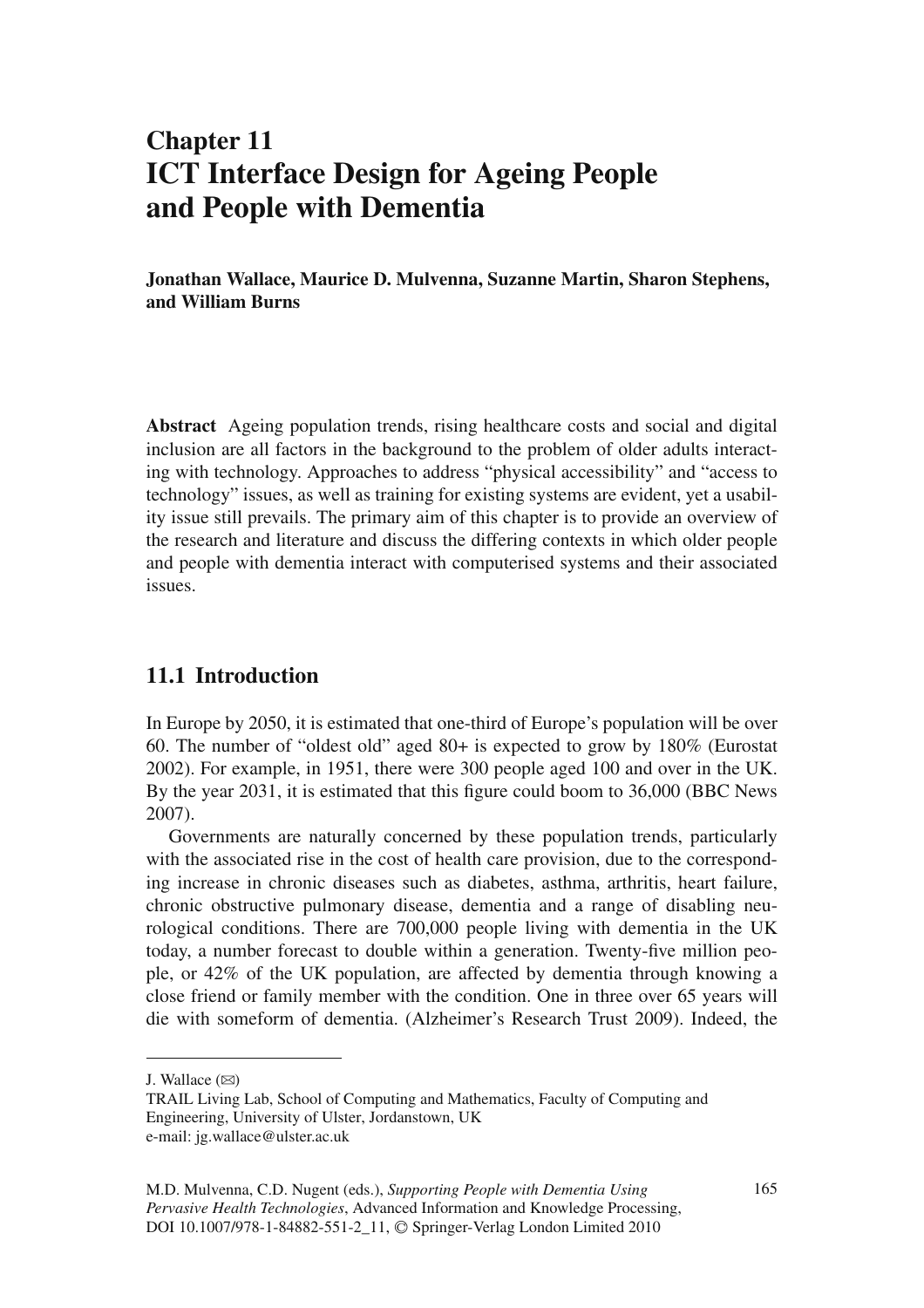World Health Organisation (WHO) has identified that such chronic conditions will be the leading cause of disability by 2020 and that, if not successfully managed, will become the most expensive problem for health care systems (World Health Organisation 2005).

However, charitable organisations are particularly concerned with the social factors, where this section of the population can find themselves increasingly excluded from society in a number of ways. In the report by the Digital Inclusion Panel (2004) aspects such as poverty, rural location and ethnicity were all cited as important factors contributing to exclusion from society. Initiatives have been trialled, which give free access to computer technology for the public at large. Public libraries have free access, for members, to the Internet. Access to technology is no longer a barrier to the older person as they are beginning to purchase their own PCs. A survey in 2003 found that "50% of people aged 60- to 64-years-old owned a computer with 37% online at home, and that they represented 12% of Internet users in the UK" (Jeffrey 2003). Indeed a recent survey by Hitwise a subsidiary of Experian in the UK has indicated that the aged 55+, the so-called silver surfers, are about to bypass the 35 to 44-year olds as the demographic age group representing the largest share of the UK Internet visits. Those aged 55+ represented 22.0% of the UK visits to all categories of websites in the 4 weeks to 12th May 2007, which was up 54% since 2005 and 40% since 2006. This compares to 23.5% of Internet visits from 35-to 44-year olds. It is interesting to note that this increase has come from both rich and poor alike. The Experian Mosaic classification allocates every household in the UK into 1 of 61 Types and 11 Groups. The Experian Mosaic groups Twilight Subsistence (pensioners subsisting on meagre incomes) and "grey perspectives" (pensioners enjoying retirement with savings to supplement their pensions) have both increased their online footprint. Internet visits from Twilight subsistence are up 29% over the past 2 years and visits from grey perspectives are up 30% (Hopkins 2007).

For the purposes of this chapter we utilise Ben Schneiderman's definition of the human–computer interface which takes into consideration the interface in its widest sense, not just with regard to screen design – "human–computer interface refers to the way a person experiences the computer, its application programmes, hardware components, output devices and functionality. It includes all aspects of the human's experience from the obvious ones of screen layout and selection options as well as input and output devices, reliability and accessibility." (Schneiderman 1996).

The older adult will be exposed to technological interfaces through necessity as technology moves on and becomes impossible to avoid. The increase in assistive devices in homes will also drive increased interaction with computer systems. The UK Government has become intent on moving towards a digitally inclusive society, measuring progress through results such as those cited in the 2004 report entitled "Enabling a digital UK" (Digital Inclusion Panel 2004) such as the finding that "five times more homes are connected to the Internet than in 1999" and "70% of government services are available online". For the purposes of the report Digital Inclusion is defined as "using technology as a channel to improve skills, to enhance quality of life, to drive education and to promote economic well being across all elements of society." (Digital Inclusion Panel 2004).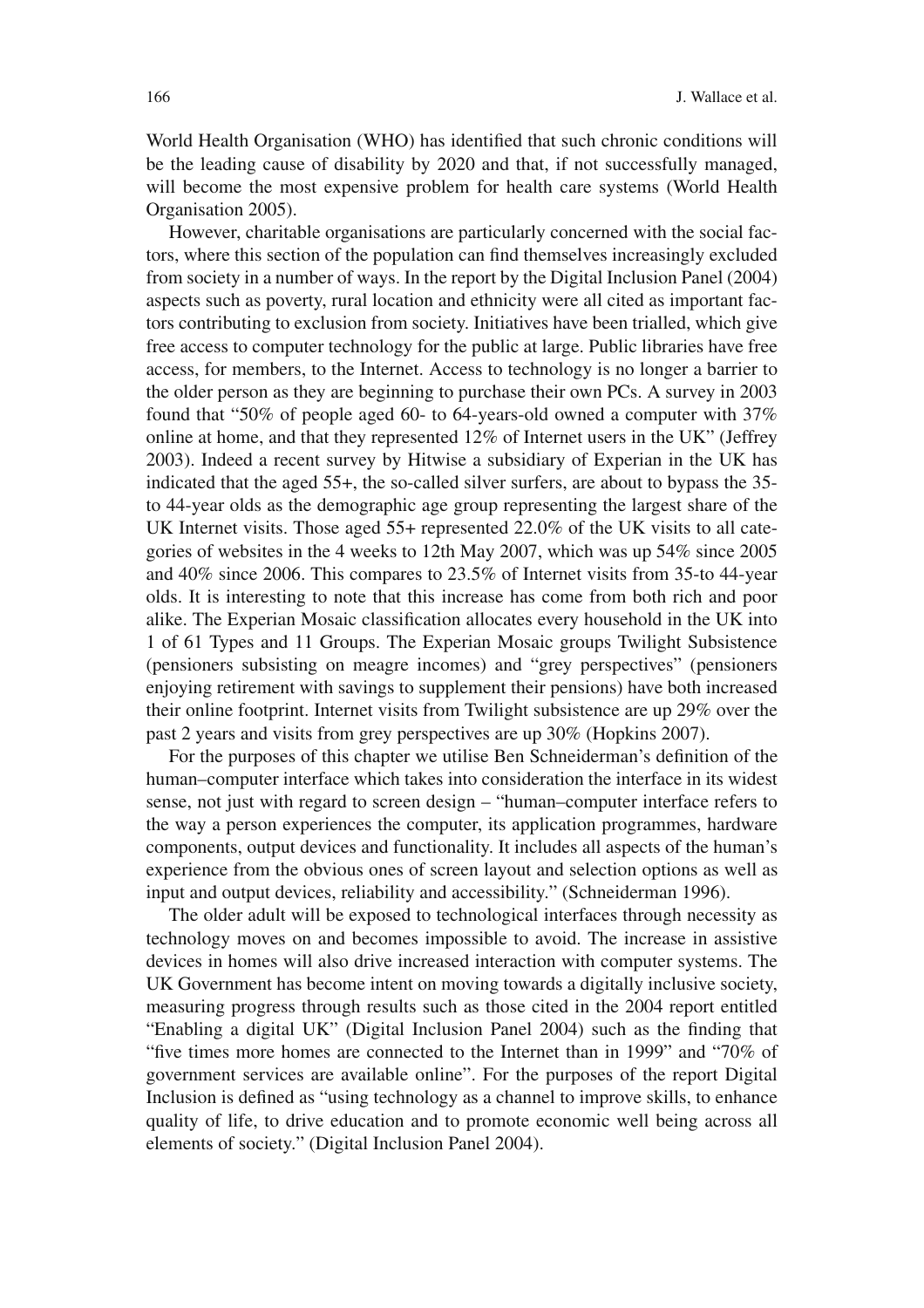#### 11 ICT Interface Design for Ageing People and People with Dementia 167

While physical accessibility has been addressed to some extent, there has been little or no attempt to rethink interface concepts to accommodate the older user and to reflect their specific problems with formation of suitable mental model for systems. The "Your Guide" system of free-standing public access kiosks was piloted in 2000–2001 by the UK Government and Consignia. This information kiosk was an effort to boost the flagging post offices and to help the UK Government deliver on its commitments to provide e-information to all (Keates and Clarkson 2003). Initially some physical requirements were identified which needed to be changed. Having been designed mostly by men, the pilot kiosks were generally too high for older women and others, to see the screen properly; the screen was too small to accommodate the larger size fonts needed for those with impaired vision. This resulted in only a few lines of text being displayed at one time. There was an increased need for scrolling, which had its own associated problems for the less agile fingers. The need to use both hands to operate the system was another obstacle, for those with walking difficulties, where one hand was needed to hold a walking stick or other walking aid. Lessons have been learned about physical limitation of older people but little attention has been paid to the other facets of decline due to natural ageing.

The functional needs of the older user also vary greatly from other sectors of users since most of the older users will not be using technology for business or work related tasks. They may wish to book cheap flights; after all they have more leisure time than the working population. They may see a greater need to communicate with family and friends across the world, e.g. sending e-mail to family members. Grandparents may be driven by the desire to see pictures or indeed video of a new grandchild, as a reason to access technology and overcome their initial fears. Fit older adults today will become progressively less able with age and many will live in a technologically supported living environment. The challenge for ubiquitous and pervasive computing in such supported living environments is in managing a sophisticated and dynamic perspective on computer-mediated interactions with human beings, without intruding unnecessarily into their lives. This is what is described as the notion of *calm* (Weiser 1991), where the computing resources quietly modify themselves to suit the needs of the user. An intuitive interface design would also be able to span different technologies and may be of use in the "Smart-Home" environment. This would in turn help to decrease healthcare costs, as more people would be enabled to live on longer their own.

Background research findings indicate that more research is needed to establish the main problems or obstacles that discourage older adults from using computerised facilities and systems. Few attempts have been made to redesign the interfaces with focused functionality and using more meaningful interface design to accommodate the older user. The primary emphasis to date has been on hardware issues, physical disability accessibility, web design and training for existing interfaces. A solution that enables a more intuitive information transfer between system and this user group could then be extended to span other user groups and various contexts of interaction. Many people over the age of 60 have difficulty using standard computer and communication devices. Even when the technology is made readily available to them, the uptake rate for making use of these facilities is poor. A technology rich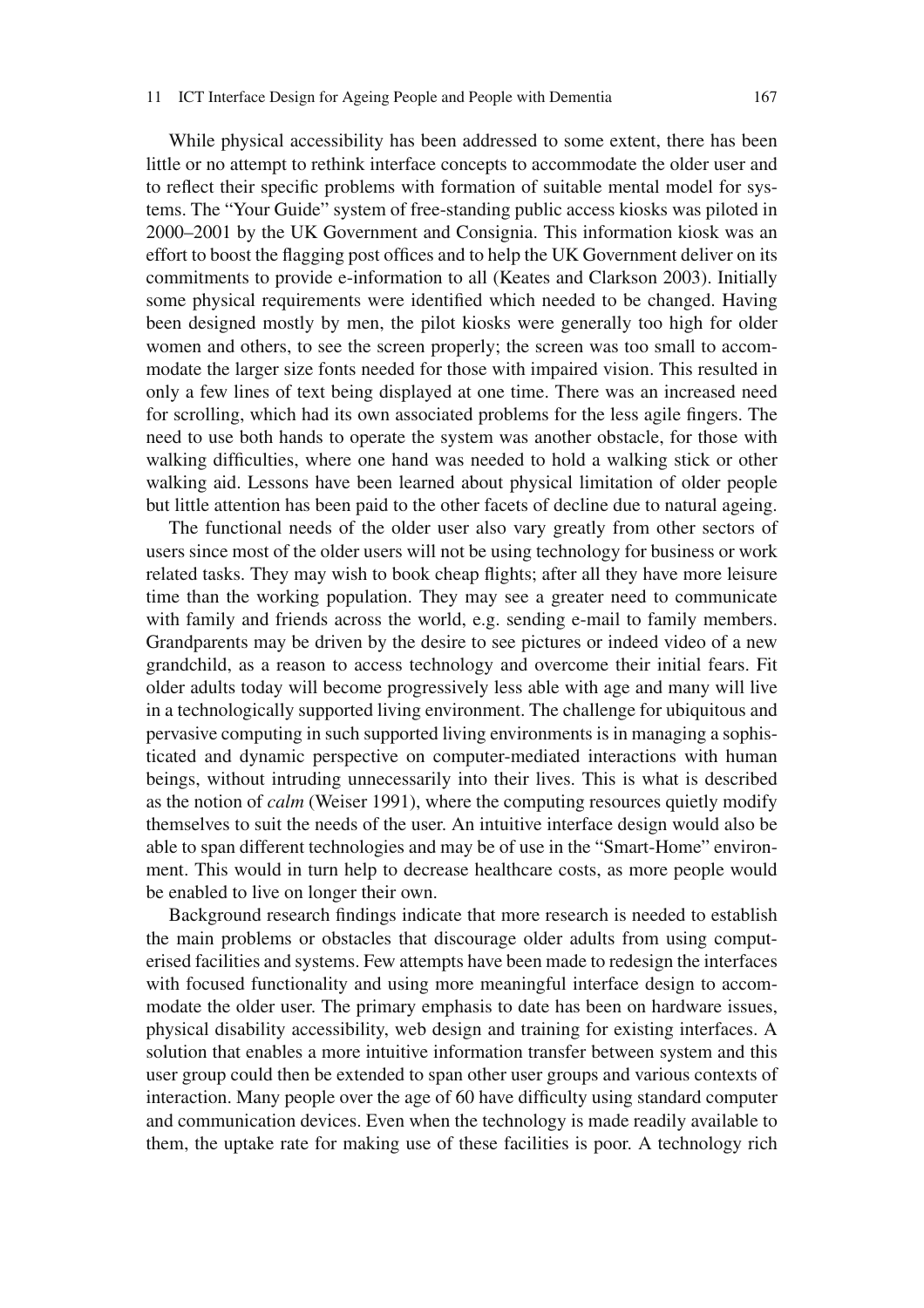environment is becoming more and more commonplace and older members of society appear to have convinced themselves that they will never be able to cope with the changes. Initially they are frightened and subsequently find the standard interfaces of the devices confusing and difficult to understand. Not utilising this advantageous technology is, not only decreasing the effectiveness of assisted living systems, but is depriving older people of opportunities to improve their quality of life and reducing their opportunity for social inclusion.

The remainder of this chapter is laid out in the following sections. In Section 11.2, we present our overview of the research and literature grouped into five areas:

- Age-related issues: targeting the issues raised for HCI and interface design in respect of physical and cognitive needs of the older population.
- Special requirements related to the user group: requirements beyond those of the physical needs of the older person, such as the diversity of the group and special difficulties in communicating requirements between the user group and the designer.
- Emerging approaches: new approaches to design for this user group.
- Broader technological perspective: other technological areas than the standard software and web applications – ubiquitous and pervasive systems as well as assistive technologies.
- Specific interface design issues for people with dementia.

Section 11.3 briefly discusses other associated issues and Section 11.4 presents a discussion on the review findings and draws conclusions.

## **11.2 Ageing and Interface Design**

Ian Stuart-Hamilton describes chronological age as an arbitrary figure since there is no specific time when age happens (Stuart-Hamilton 1994). It is agreed amongst professionals in gerontology that 60–65 is the "Threshold age" when the signs of ageing become more distinct. Government too, tends to refer to those over 60 as older adults. This may be because it is the age most people begin retirement and have reduced activity. It is worth bearing in mind though that age is a natural, gradual process and losses due to age can begin in early adulthood and only become more obvious in the 60+ years.

According to Stuart-Hamilton (1994), ageing affects the sensory systems of the older adult. Sight deficiencies include the loss of acuity (the ability to focus on detail) especially in poor contrast or dim light. As vision deteriorates it becomes more difficult for the eyes to recover from glare. Older people require a longer time to process visual stimuli and also suffer from a narrowing of field of vision or even loss of peripheral vision. Sight is not the only sense affected by age; hearing is compromised too. Hearing losses include the loss of the ability to recognise high-frequency sounds and the inability to distinguish the direction of source of a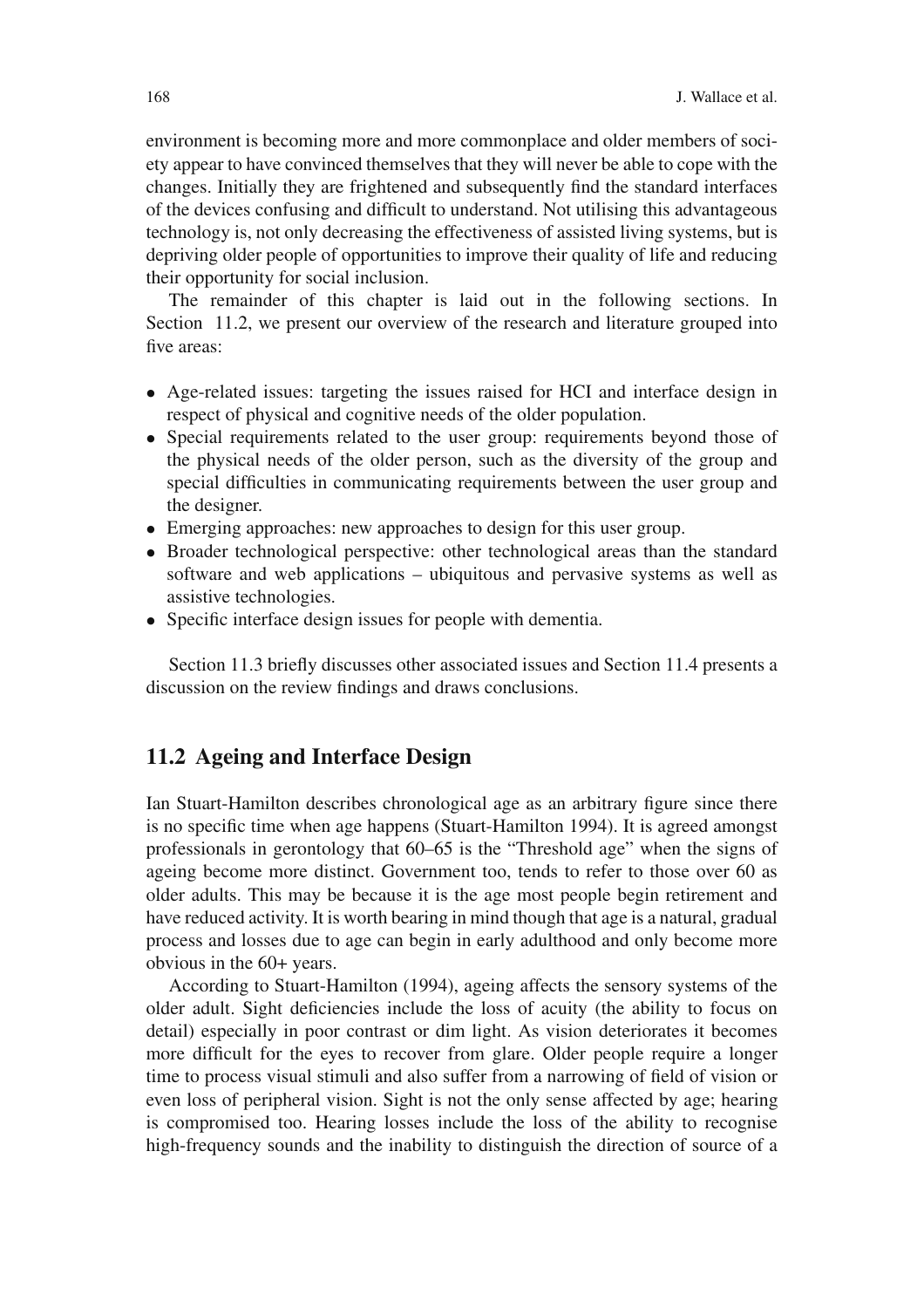sound. Hearing distortions are also more common with age; e.g. tinnitus, a ringing in the ears.

Other senses are affected by age but they do not have the same affect on intellectual skills as vision and hearing. Age deficiencies are more apparent when several functions must be used at once or when the message to the brain is a more complex message. Focusing of attention is diminished by age, and processes of the brain are generally slower (Stuart-Hamilton 1994). Since there is argument regarding exactly when ageing begins and the differences between young old and older old (which may have bearing on the service type the person wants to access and the mode that is most appropriate), for the purposes of this chapter we will define the use of the term older adult as persons aged 60–80.

The literature we have reviewed for this chapter although very varied in focus, facilitated a grouping into five broad categories:

- Age-related issues: targeting the issues raised for HCI and interface design in respect of physical and cognitive needs of the older population.
- Special requirements related to the user group: requirements beyond those of the physical needs of the older person, such as diversity of the group and special difficulties in communicating requirements between the user group and the designer.
- Emerging approaches: new approaches to design for this user group.
- Broader technological perspective: other technological areas than the standard software and web applications – ubiquitous and pervasive systems as well as assistive technologies.
- Specific interface design issues for people with dementia.

# *11.2.1 Age-Related Interface Issues*

Many of the papers we have reviewed deal with the physical, psychological and other age-related issues which must be considered in interface design. While the usual guidelines of HCI (human–computer interaction) are to be applied, it should be considered which age-related issues apply and how HCI techniques can allow for these. Older adults are subject to changes in their intellectual skills in later life. The physical degradation and damage through age, to the Hippocampus especially, affects the ability to learn through exploration (Stuart-Hamilton 1994). This type of learning is associated with understanding computer interfaces, and is how the user understands the user interface for web and software applications. Older adults are still able to learn but in a different way, as discussed by Zajicek (2001). Zajicek looks at physical and other issues which affect interface design. Physical changes such as failing eyesight, diminishing intellectual skills and memory loss are the main issues which affect how a user interacts with a system. The memory loss associated with age means that the user is less able to cope with complex navigation structures or long lists of instructions. Care must be taken to reduce the load on the memory by using short messages, for example. Although learning is more difficult for the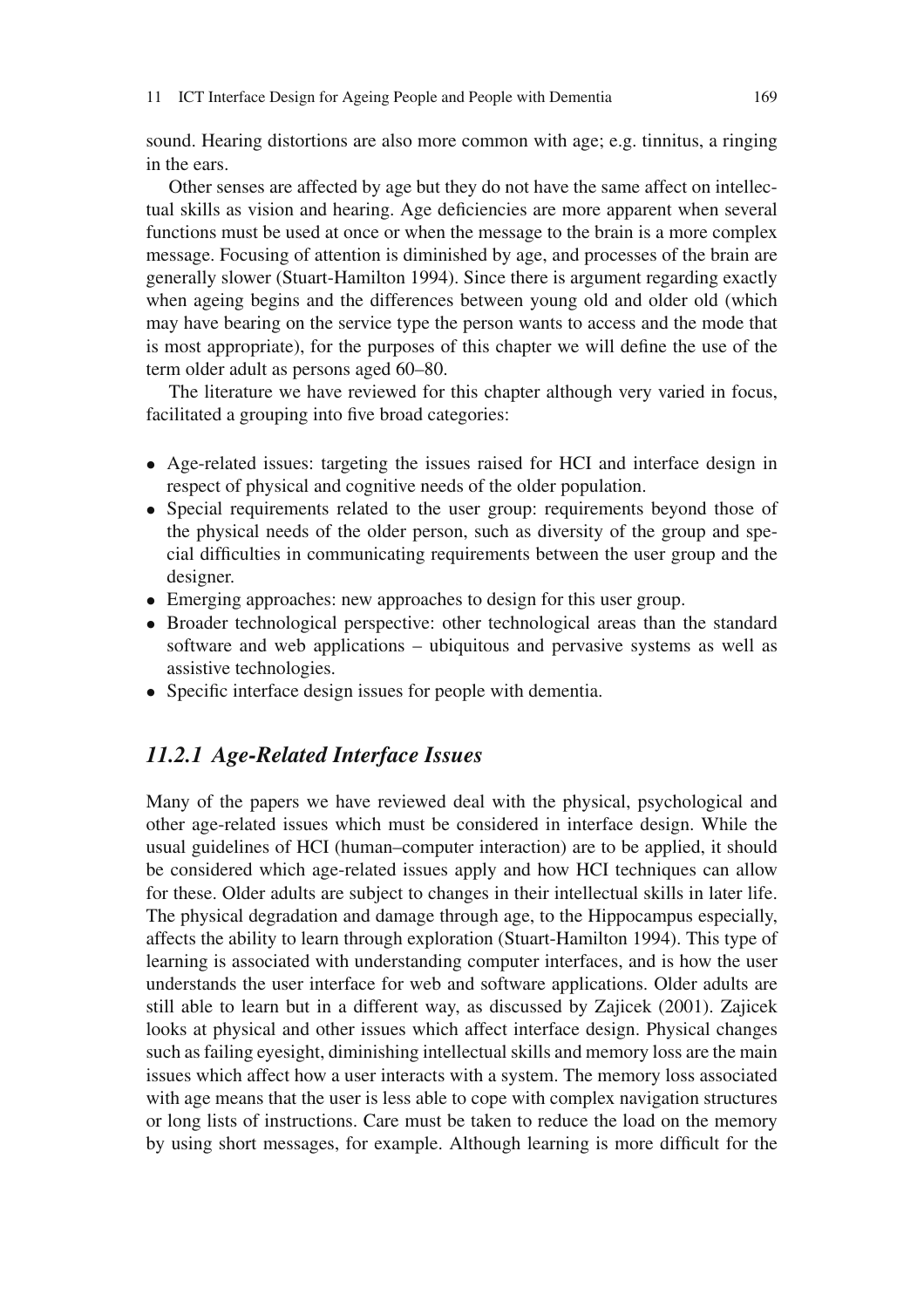older person it is still possible. Different approaches to interface design should be used which result in interfaces which do not rely so heavily on exploratory investigation on the part of the user. Zajicek also points to the dynamic nature of the requirements for this user group. Tiredness and state of health or mind can have a significantly greater effect on the performance of these users when compared to other user groups. Grouping the users under the one term "older users" is misleading. It gives the impression of a homogenous group of people. Interestingly, a larger degree of diversity is found in this group than younger groups. Therefore the requirements cannot be regarded as a standard static set for all older users. One very interesting aspect that Zajicek points out is that although younger users and technophiles emphasise the convenience of computers and Internet as a main advantage, older users are not motivated by that argument. They may prefer a trip to the shop to talk to the shop keeper or to just get out of the house. This motivation can have a real influence on how well a person performs. Older people will accept technology but weigh up whether it is worth the effort; after all they may have to learn how to operate the keyboard before they master the Internet. Zajicek suggests that, to make systems and hence interfaces easier for older or sight restricted users, functionality should be reduced. While her suggestion is a valid one, it could be argued that a more universal approach to design might also be appropriate.

Hawthorn (2000) also discusses these age-related issues and the implications for HCI. Examining the factors, he agrees that because cognitive skills are affected by age, the load on the memory should be kept to a minimum. A simple, structured interface is important in order that all the cognitive powers can be concentrated on the task and not wasted on understanding the interface and the interaction process. His research suggests numerous tactics for increasing the usability of the interface through simple HCI techniques. His findings suggest that older users need greater contrast between text and background than other users (coloured text on coloured backgrounds slows the reader). He placed special emphasis on text size and recommended the use of simply structured layouts to increase clarity and consistency.

Investigations by van Horen et al. (2005) into instruction manuals also suggest some techniques to assist older people's comprehension of text and subsequent task performance. Older people require more time than average to read and digest text information, and they follow instructions better when they are segmented. He also emphasised, (because of short-term memory load restrictions), the importance of listing the most informative items first. Another important aspect he points out is feedback. A designer should always inform a reader what should happen or what he/she should expect to experience. These steps can improve task performance for the older user. Hawthorn also stresses the importance of target size. Large target size facilitates not only those with poor eyesight but also the less accurate mouse clicking reported with older users. Hawthorn makes some suggestions for design to facilitate those with impaired hearing. Lower sound frequencies are more appropriate for the older person. He has concluded, through this research, that even those with a high level of computer expertise will suffer from age-related barriers to continuing use of computers in later life. Expertise is generally restricted to a specialised field. As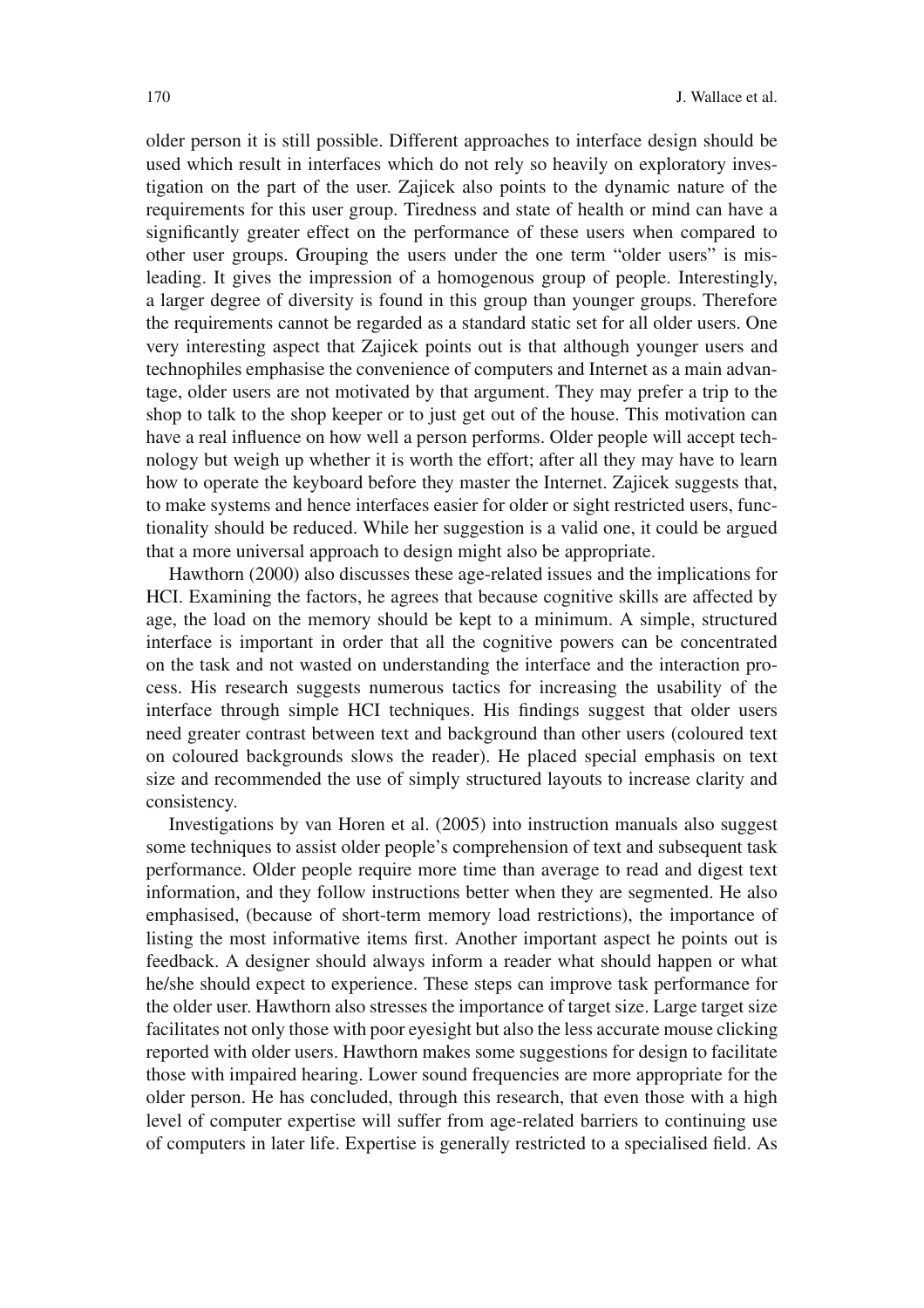people age they experience difficulty in transferring their expertise to a new context. People currently approaching retirement age will have at least some exposure to computer systems. They will not necessarily be able to transfer their knowledge to a new system of the future. They will find it equally difficult to acquire the necessary new skills. The same age-related barriers to understanding a new system will exist, as for other older people, especially if the new system requires formation of a new mental model.

Feedback is an important facet of interface design and can play a significant role in error reduction and the visibility of a system, according to Norman (1992). Visibility is best explained by saying, "the better the visibility, the more obvious are the actions you need to take to achieve your goal." Feedback itself can be delivered using different modes, visual (sight), auditory (sound) and haptic (touch). Systems and interfaces use various types of feedback as part of their design.

Jacko et al. (2004) found that both novice and experienced older users can benefit from improved feedback combinations more significantly than the younger user groups. Although the experienced user performed well with drag and drop tasks, they also benefited from multimodal feedback. Their experiments used various combinations of haptic, visual and auditory modes of feedback. Their test groups included older and younger users of different computer experience levels. The results suggested that auditory feedback caused the greatest improvement in performance error reduction. Jacko recommends the inclusion of auditory feedback with or without any other feedback will prove beneficial in improving the manipulation accuracy of the older user. Their testing was using only a drag and drop scenario and further experimentation may be needed to prove the finding for other types of tasks.

## *11.2.2 Special Requirements Relating to Older People*

In Zajicek's work, as discussed earlier, it was suggested that older people had different motivations for embracing technology. Systems may not have been explained to them in terms that they understood, and there were subsequent difficulties in forming a coherent mental model to aid understanding. This is not the only obstacle to "uptake" by the older population. Older people have a different perception to technology than younger adults, believing that it is not meant for them, or not of any use or relevance to them. Due to the distribution of wealth (Banks et al. 2006), which indicates that those with the most wealth are those aged 65–69 (i.e. retirement age) the financial barriers may not be as prohibitive as one might have thought. Attitudes to spending in younger generations and the current economic climate may also affect the distribution of wealth in future years. Technology is becoming more affordable, and free access is often provided in libraries and other centres.

Research by Patricia Wright et al. (2000) on text entry methods for handheld devices which included older users, suggests older people will accept new technology. As part of research to investigate whether users of different ages preferred on screen entry or keyboard entry of text, 50% of the older user group reported that they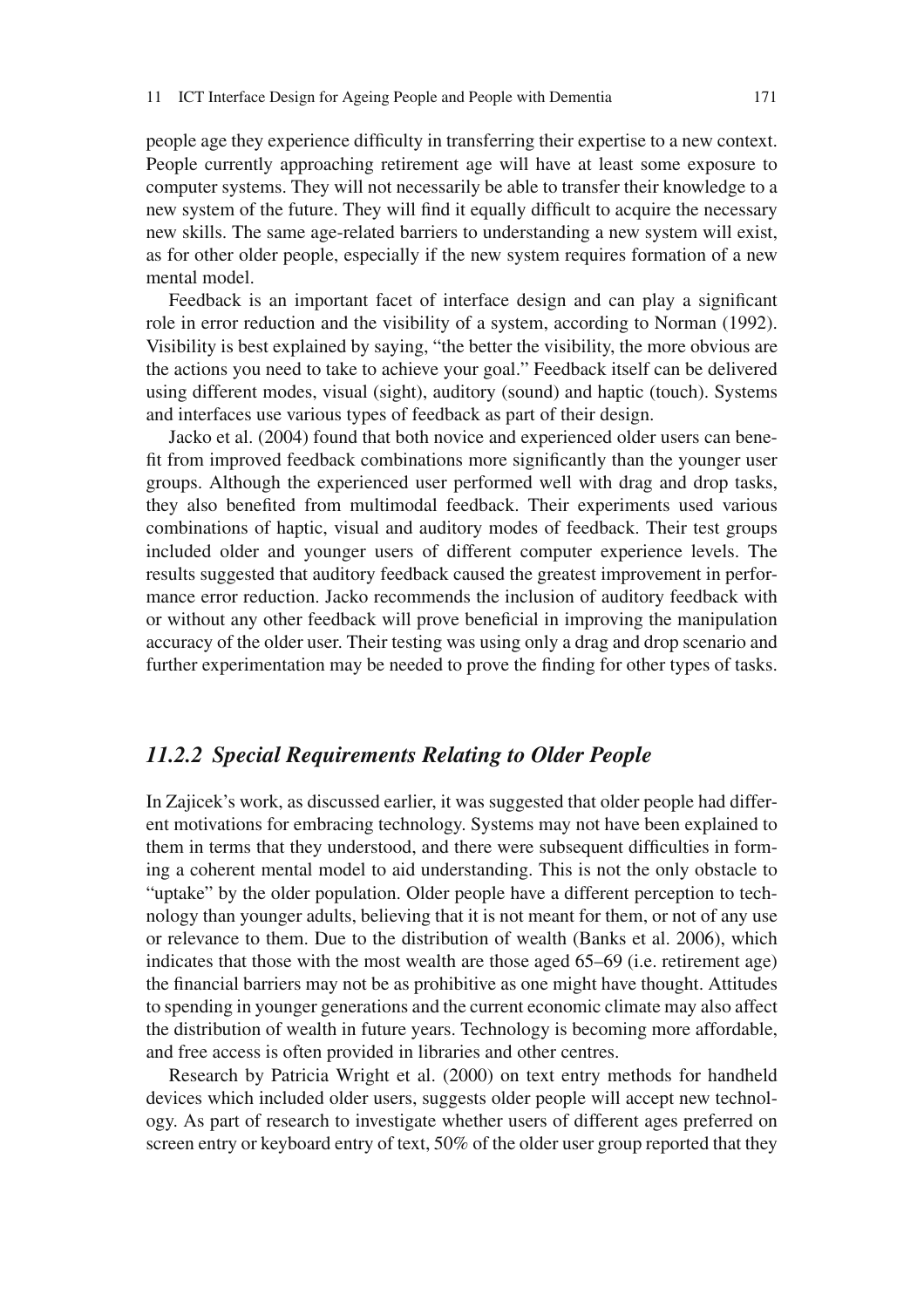would use the PDA (Personal Digital Assistant), if they had won one in a competition. Wright's claims would tend to dispel the idea that older users will not engage with new technology.

Failing eyesight and motor skills are measurable physical effects of ageing, but it is evident from reviewing the research that simply enlarging text and minimizing functionality does not provide a complete and acceptable solution. The user group in question, i.e. the over 60s are not a homogenous group. They have different motivations and requirements beyond those which meet their physical needs. Time and life experiences lead this group to be the most diverse of all. Couple those distinctions with the complication of differing levels of computer expertise and it becomes clear that defining requirements for this user group is complicated.

According to Zajicek and Brewster (2004), participants at the 2002 HCI conference agreed that the "Dynamic Diversity" was one of the most important characteristics of the group. In the editorial they cite, amongst others, two important contributions to the research discussed at the conference, which have concentrated on the special difficulties encountered when dealing with older users: Eisma et al. (2004) and Lines and Hone (2004). Zajicek and Brewster conclude that a more sensitive and social approach is required and that the general design and data gathering methodologies must be adapted to be effective in this context. One important observation was that older people don't regard efficiency of performing a task as important as getting the task completed. The question of how to gather requirements from such a diverse group is examined.

The work of the researchers on the UTOPIA (Usable Technology for Older People – Inclusive and Appropriate) project, a collaborative research project amongst several Scottish universities, is discussed in a paper by Eisma et al. (2004). Their findings centre on how best to engage and deduce requirements from groups of older people and the disabled. They find that preconceptions are a major factor, old people might think they are too old to learn, or that they have no use for new technology. Since they don't have a clear understanding, having maybe never used any similar systems before, it is difficult for them to know what they require. It is also difficult for them to communicate what requirements they do have to, generally younger and technically minded designers. Usual methods must therefore be adapted for requirements gathering. Eisma et al. found that the social aspects of requirements-gathering encounters were very important. Loneliness, eagerness to please, fear of offending and cautious answers were all typical attitudes of the older adults involved in the UTOPIA research groups. The researchers tried various methods of requirements gathering. Focus groups proved difficult, if there were too many participants. Older people tended to stray from the discussion topic. When questionnaires were used it was found that the answers reflected a high level of noncommittal responses. The recommendations were that focus groups should be kept small, questionnaires worded to force more commitment by the respondent and the use of hands-on examples and visual aids to increase understanding.

Lines and Hone (2004) also document the difficulties encountered in requirements gathering for this user group. The focus group method is generally recommended as an effective and cheap method of requirements gathering, used in this case to gather requirement regarding an IDAS (Interactive Domestic Alarm System).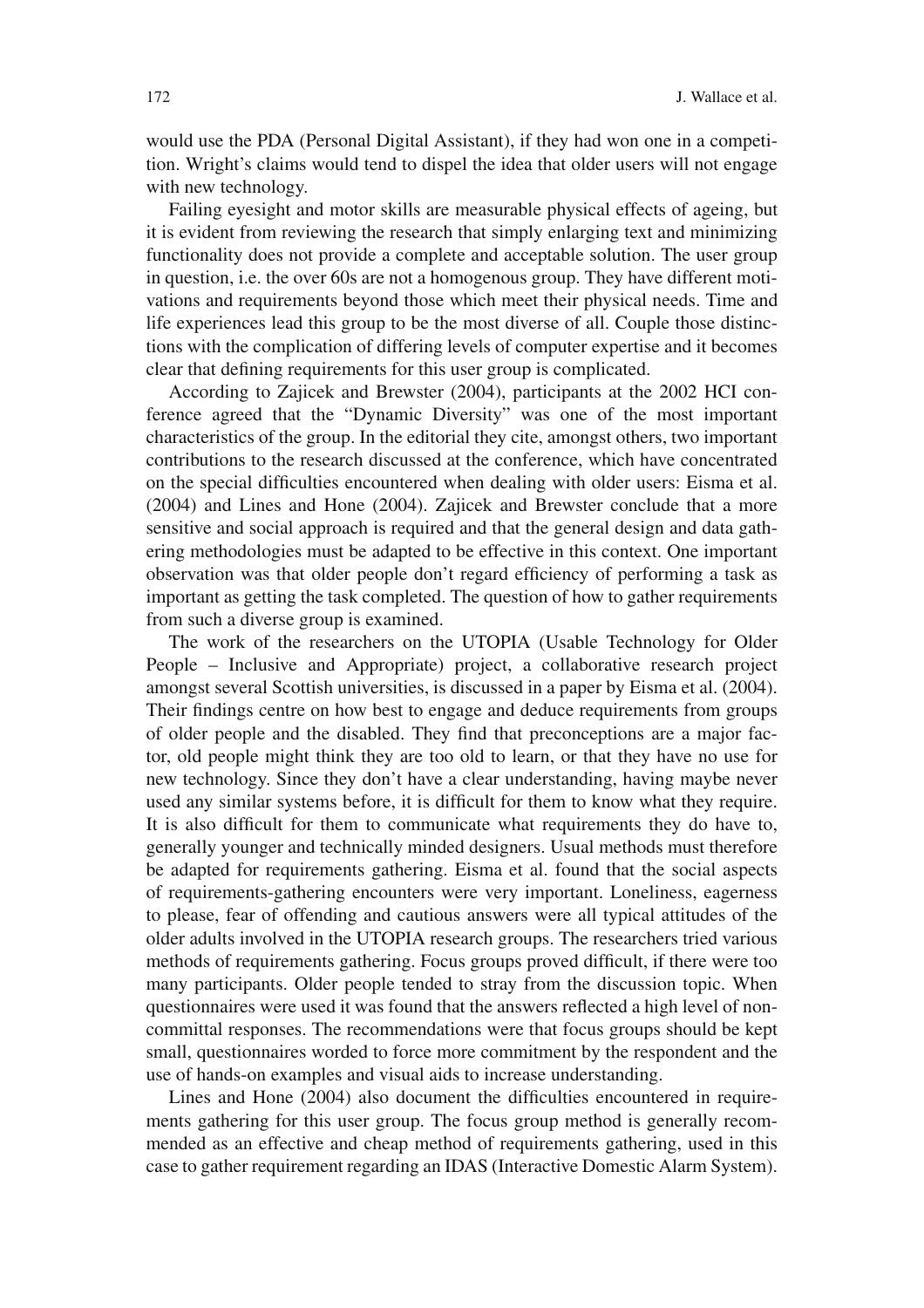It soon became clear to them that executing this method, as for other groups, had its difficulties. A focus group is intended to involve a large number of users at once to maximise time. This was unsuitable as too many participants only encouraged less useful discussion on the topic and more social interactions. Individual older people require a lot more attention and direction than the younger counterparts. The loose structure which is intended to promote free flowing ideas was too vague for the participants and it was found even semi-structured sessions had improved results. As a result they agree with Eisma et al. in suggesting the use of small highly structured focus group sessions. Where a deeper level of information is required individual interviews should be conducted. Any focus group conducted must only be done when the researcher himself has a clear understanding of the topic area, and can subsequently structure the session appropriately. This method would not be usable in an unknown domain. However the researchers, Lines and Hone, do not recommend completely excluding the older user from the process. It was evident from their findings that the older person still had a valuable input. The list of requirements provided by the carers of the users in the study, did not reflect the requirements that the older persons provided themselves. If those who have expertise and empathy with this group of people have difficulty defining requirements, how much more difficult is it for those who are primarily concerned with the technology to estimate appropriate requirements. It is clear that existing standard methods generally used must be adapted to gather appropriate user requirements.

Zajicek and Brewster refer to the study by Keates and Clarkson (2003) into the designing of an information kiosk for older users. They had found that 45% of the target user group could not use the first design of kiosk. This was due to mainly hardware issues, such as screen size, kiosk height and mobility issues. Once these physical issues were resolved, the interface itself also proved problematic. Use of inappropriate icons and inconsistent interface design paradigms caused difficulties for the older user in forming an appropriate mental model. They conclude that designers for older users must use some type of user-centred approach to design. The younger designer cannot design adequately for those outside his experience using standard methodologies. They also say that these users are the most likely not to conform to any standard user requirement assumptions.

During their research, Eisma et al. found Scottish businesses and industries to be uninterested in the older user group. Older people are currently a small part of the buying public and are less likely to buy new technology. Therefore they did not consider a business opportunity existed. Costs of specialist products are usually higher than mainstream products and so for systems to be available at a reasonable price they must have general appeal. A solution specific to one type of user has much less marketability than one generally accepted.

#### *11.2.3 Emerging Approaches*

Hawthorn (2003) agrees that the difficulty with making a system universally accessible is that simplification results in a system that no longer meets the required functionality of the experienced user. To satisfy a universal audience fully, a wide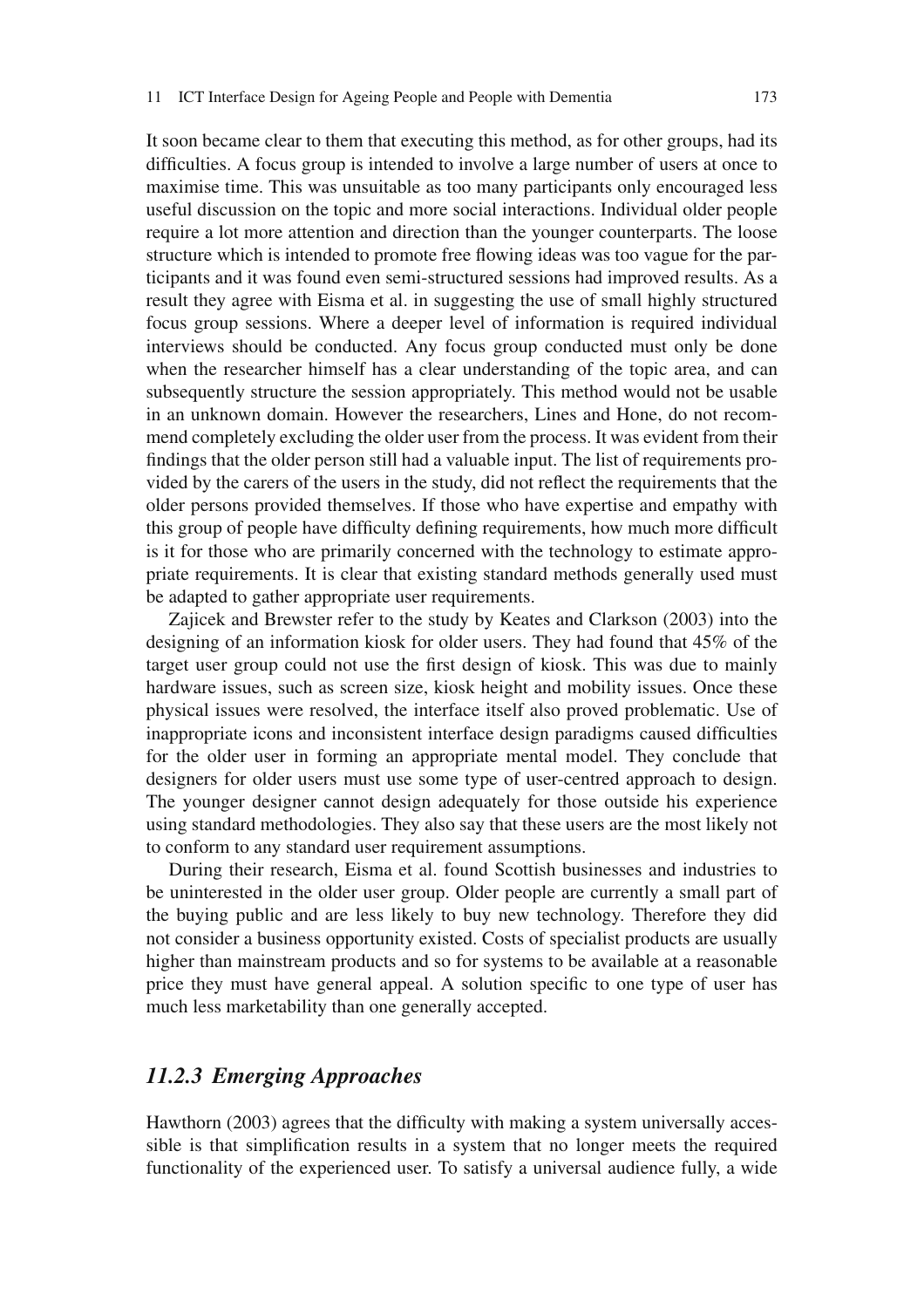range of functions would be needed. To test the universal nature of "good design for older user" Hawthorn examines the design process of the previously developed "SeniorMail" system, an e-mail system developed specifically for a group of elderly users. He based his choice of which features to include and which to avoid primarily on literature research. He argues that other means of requirement gathering for such a wide diversity of user could not capture accurately the requirements. For example, general information on the range of "visual acuity" in the older population led him to the choice of font size, etc. Other features mirror those recommended in Hawthorn's earlier papers (2000), i.e. large targets, large buttons, colour schemes, simple navigation structure. He concludes that existing systems must be simplified to make them more usable for the elderly. He argues that it would be difficult to produce a system that would not exclude older users and yet remain attractive to younger more proficient users. While it may be possible to redesign web pages to accommodate a universal audience, this would not be able to be achieved in a programme software environment. Hawthorn concludes that universal appeal is difficult to achieve and that "senorised" versions of systems should be produced in the form of a simplified version of the real thing, which may be viewed as a training version of the full package.

A similar project "Cybrarian" (Dickinson et al. 2005) produced a specially designed e-mail system, rather than a redesign of the Windows version. The design included minimized functionality, accessibility features and simplified interface designs and structure. They also incorporated some features that the user could customize. Their conclusion is that they produced a system that was more usable (for the older user) than the standard packages available. They admit that more experienced users would need much greater functionality. In their design study, the design approach "Radically Simple", used in the development of the Cybrarian system, is discussed. Ironically the methodology is considered to create complexity itself as the designer attempts to increase any higher level of functionality. They suggest a layered approach may facilitate this. They admit these packages are usually marketed on increased functionality not less.

Both Hawthorn and those working on the Cybrarian project have noted the difficulties in the age gap between the designer and the older person. Even a middle-aged designer tends to make assumptions about older people which do not reflect the true requirements. Hawthorn insists that being informed of the difficulties is no substitute for first-hand experience (Hawthorn 2006). In her book *Ageing for Beginners* (Stott 1981) the author Mary Stott tells us ageing is relative in that no matter what age you are, you consider anyone 15-years-older as old. Regardless of what your age you still look out at the world through the same eyes and still feel the same person inside. Following this logic a 60-year old does not regard themselves as old and would consider someone aged 75 as old.

Gregor et al. (2002) concentrate on a different approach to deal with the diverse nature of the users and the dynamic nature of their requirements. They suggest an approach where, unlike the traditional method of seeking similarities amongst the users, the designer would seek out the differences. Since the user group is perhaps the most diverse they suggest that more research is required into structuring this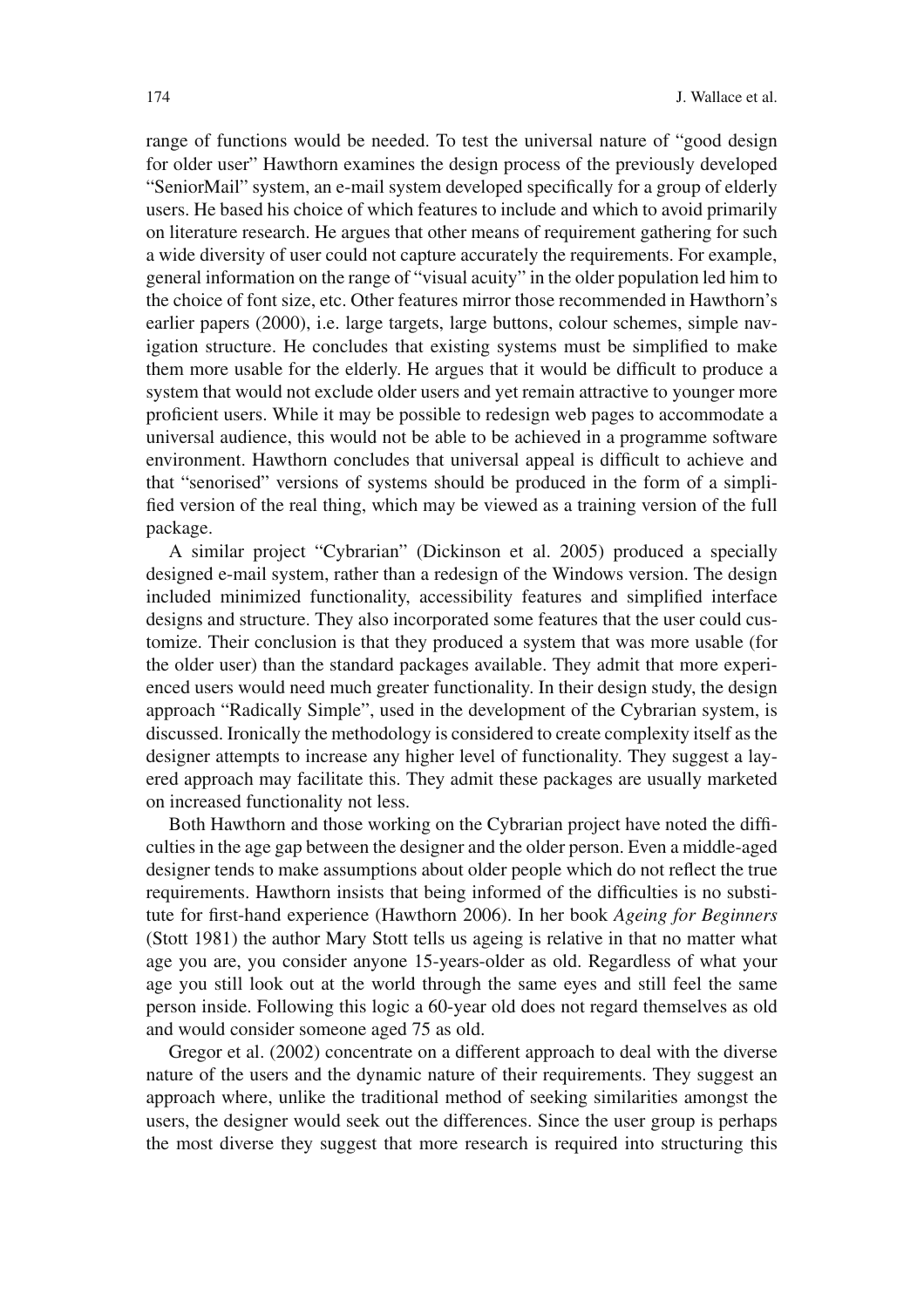approach. They also focus on the dynamic nature of the user requirements, the change over time, perhaps even over the span of the day or the changing environment of the user. It is suggested that, if this approach was to be taken, the resulting interface produced should be one that can accommodate the variety of needs and be adaptable to the situation and context. They also add that users should be able to personalise the interface. However, to allow personalisation of the interface can under certain circumstances also prove to be problematic. First if a service solution is designed for a SMART Home environment through which a district nurse or other professional care provider is able to monitor the patient in both the individuals' homes and remotely, then if personalisation/tailoring of the interface by the client is permitted, you automatically reduce the consistency of the interface for the professional carer across their case load, which as a consequence will cause increased search times and higher error rates when using the system in the individual clients' homes. This is the same reason behind large organisations insisting on having a common desktop environment to ensure consistency of the user interface across the organization. Second, with cognitive decline as a result of the onset of dementia, the end user will naturally become confused, and allowing continued personalisation of the interface for this type of end user, when they need more consistency not less, particularly with regard to colour usage and placement of navigation elements, will only add to their confusion.

The "User Sensitive Inclusive Design" (USID) methodology discussed by Gregor et al. claims that it may prove to be a useful approach to the problem. USID is suggested by Newell and Gregor (2000) as an extended form of User-Centred Design, where User-Centred Design is a common, standard approach to design in the HCI discipline. The original rationale of USID is based on the inclusion of disabled users, to help produce systems which can facilitate more universal access. It is referred to as sensitive rather than centred to reflect the diversity of the user group. It is difficult to represent the entire group completely. The inclusive nature of the design technique is emphasised to suggest that it is not possible to be truly universal, and they argue that universal design may not always be appropriate. This technique involves the designer attempting to facilitate all the possible users in the group. This will mean different approaches are required for requirements-gathering and other aspects of the design process.

#### *11.2.4 A Broader Technology-Related Perspective*

Up until 2003 most of the research and work in the topic area of design of interfaces for ageing people concentrated on Internet accessibility and web design (Hawthorn 2003), substantiated in the preliminary searches, which returned a high proportion of results regarding web design for older adults. Numerous guidelines and some legislation regarding the provision of accessibility to web sites for older and disabled adults are in place both in the UK and worldwide. Less work, however, has been done in the software and systems context, with regard to their interface design. Relentless advancements in technology have lead to advances in areas of *ubiquitous*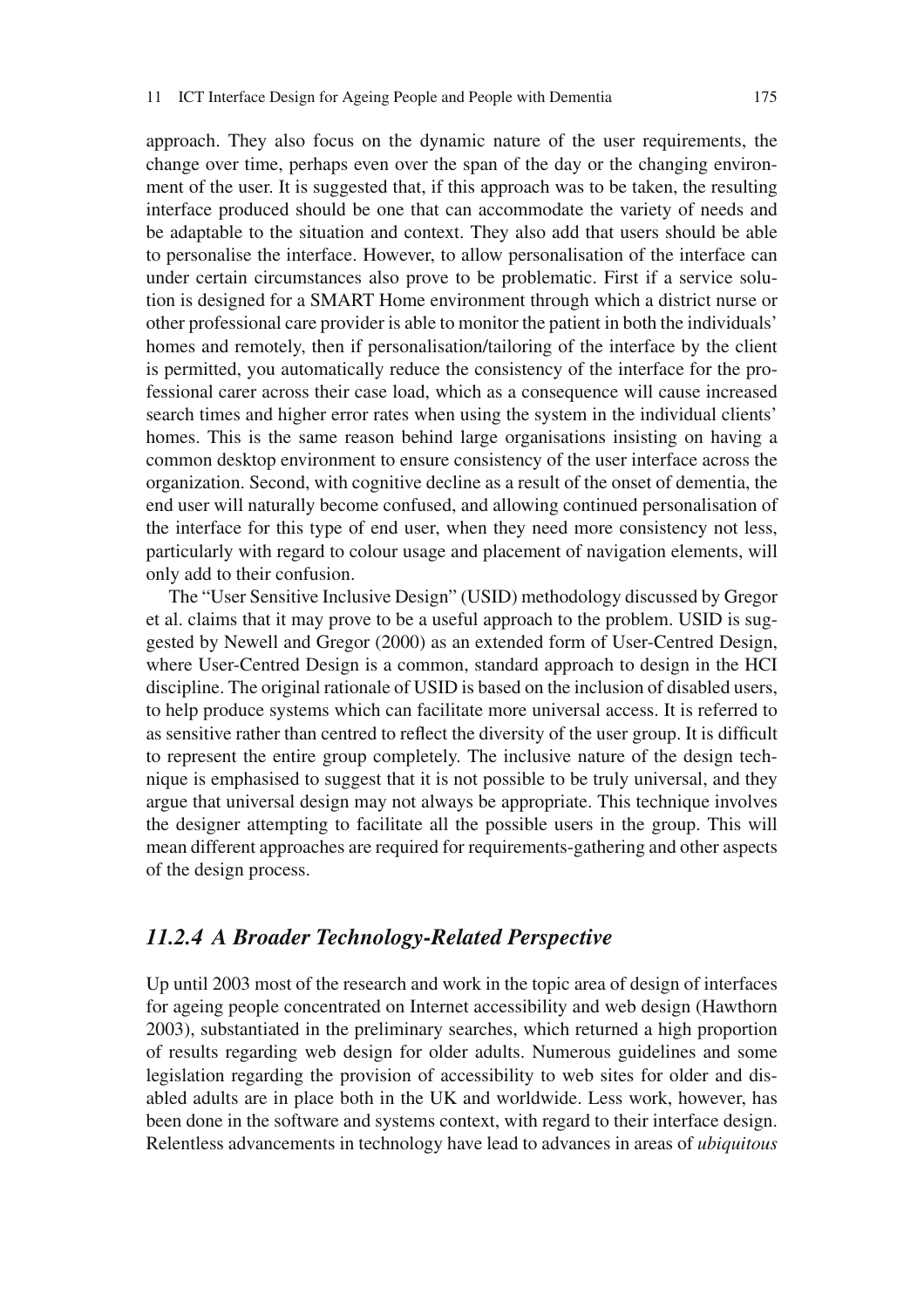*and pervasive computing* and heightened awareness in their application in the role of assistive technologies in the home context. These technologies will, in the very near future, be commonplace and whereas the active pursuit of purchasing technology may be avoided by elderly people today, the pervasive nature of these future developments will not be as easily avoided. When analogue television becomes obsolete, we will be forced to become users of digital TV. Currently, in the UK the Government is not only under pressure to fund state pensions for increasing numbers of retiring workers but also facing a healthcare financial crisis. Already care has been directed towards "in place" (in the home) solutions. The cost of care provision for persons living at home is a fraction of the cost of hospitalisation or institutional care. The 2001 Census revealed that there are approximately six million unpaid carers in the UK; these and other related statistics can be viewed at www.statistics.gov.uk. Consequently, ICT solutions are being sought.

It is reasonable to assume, as does Mynatt et al. (2004), that the general acceptance of sophisticated interface systems may stem from the development of a solution or integrated set of systems for the older user, and the need to facilitate independent living. They examine various technologies and their usefulness at Georgia Institute of Technology under the "Aware Home Research" initiative. In the Aware Home, technological support of the basic functions for living, referred to as ADLs (activities for daily Living) (Onn and Jin 1999), is the basis for the systems under investigation. They concentrate on three areas: overcoming the physical effects of ageing, the decline in cognitive ability (in particular loss of memory) and the support of the care network. With this and all of the discussed technologies, privacy, ethics and control are cited as concerns by the older people involved in this study.

The first generation of the assistive devices were primarily aimed at monitoring health and gave priority to the main preventable causes of elderly needing hospitalisation namely accidents and particular falls. Many homes have a now familiar alert system to call for help by activating a panic button. Falls are not only a common cause of death in older adults, but may bring on other conditions such as hypothermia or chest problems which cause death. Falls also cause a great deal of anxiety and fear after the event. People are afraid of falling again and so their normal life activities are affected. Those people who lay for an hour or more were 50% more likely to die within the next 12 months (McKenna et al. 2006). Blyth et al. (2005) challenge the focus of this first generation approach and call for "Socially Dependable Design". They suggest that the issue should be approached from a social aspect, incorporating social contacts and networks around the application of technology. They observe that much of the work done concentrates on the computer. While ergonomic design is an important facet and indeed requirement for universal inclusion, social facets such as improving quality of life should be addressed in the application of technology in the home of the older person. Through their research Blythe et al. draw attention to the evidence gathered in the interviews conducted which find that personal contact was very important to the older person. Their need for contact was demonstrated as false alarms, where the older person "accidentally" set off their alert button on a regular basis in order to talk to the warden of their fold or sheltered housing scheme. They also highlight that independence is viewed differently by the two groups of people involved, i.e. the health worker viewed the input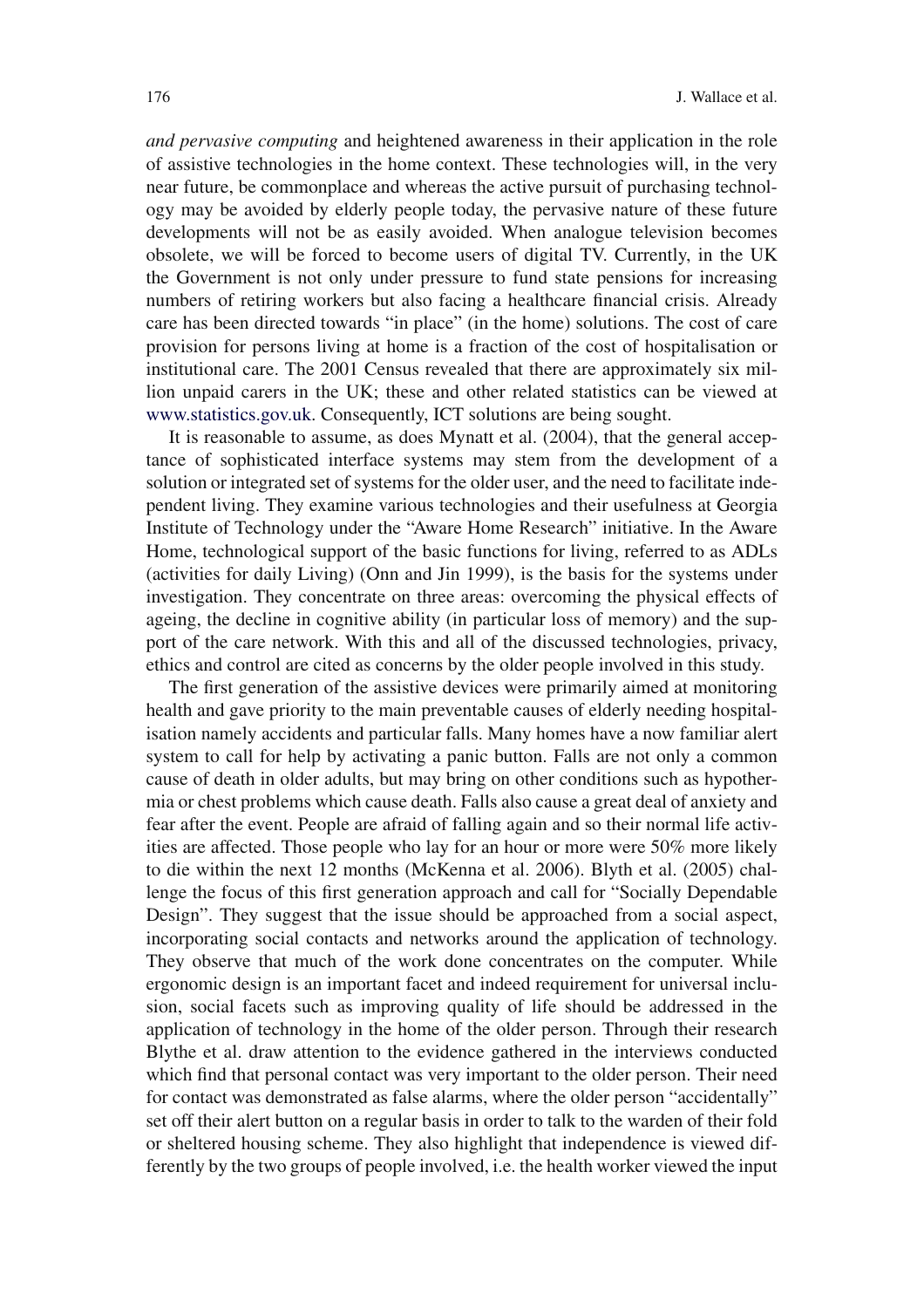device which calls for help as providing independence but the quoted statistics indicated that the older user viewed not wearing it as independence. While HCI can play a part in the design of the fall detection and monitoring systems that are expected to be widely available in the near future, HCI can also play a part in socially grounded systems. Attention is also drawn to the overarching issues of privacy, liability and freedom of choice, which are all valid and important issues that surround this topic area. The researchers argue that we may be in danger of attempting to off-load our responsibilities of care onto technological devices. Their "Net Neighbours" scheme is given as an example of "Socially Dependable Design". This socially dependable design paradigm depends on human volunteers; the statistics show the decline in voluntary work. They argue that systems which allow volunteers to give up smaller chunks of time and provide the service from, for example, their work area could be implemented.

While it is true many older people live alone, many also have a complex care system surrounding them. Different friends and family members, as well as official health care workers, may all be involved to a greater or lesser degree. This can be quite complex and in order for a carer to be productive he must ascertain what the current situation is, e.g. has the person had lunch yet? Did someone else wash sheets? The older person is the centre of such a network and so a system which helps co-ordinate care could help reduce strain on that older person is discussed by Consolvo et al. (2004). This research focuses primarily on the role of technology to assist the carers of the older person. It does suggest that pervasive technologies could play a major role in alleviating the stresses and miscommunication within the group of carers and the older person themselves; a system where the cognitive load of the older person is decreased. The issues of privacy and respect will become increasingly important as these new technologies advance from the first generation monitoring systems to those systems, which enable other access to the person's data, or perhaps vision-based sensing systems. The danger of systems controlling an older person's environment is the dependence the person may have on the technology and its reliability.

Ho et al. (2005) found in their studies that older people had less confidence in their own judgement and so were more reliant on the decisions made by the technology. They conclude that this trait in the older user must be factored into design. The older user is less likely to pick up on an error due to the software or the technology and would be more likely to blame themselves, if something was wrong. This could make them vulnerable if the context where this technology was used was a decision making system, e.g. monitoring medication intake.

Other researchers in the field look to technology in the home to help promote healthy behaviour, rather than a medical or environmental control system. Intille's research suggests using the emerging technologies of context-aware computing and mobile communication to create an atmosphere to encourage healthy behaviour patterns (Intille 2004). Work has already been done on projects that encourage walking activity and on those which provide information at what is called "the point of decision making" as a feature, which can aid those with memory impairment.

Perry et al. (2004) examine the Millennium Home system, and is set in the context of a healthy older user who may develop conditions later in life. The system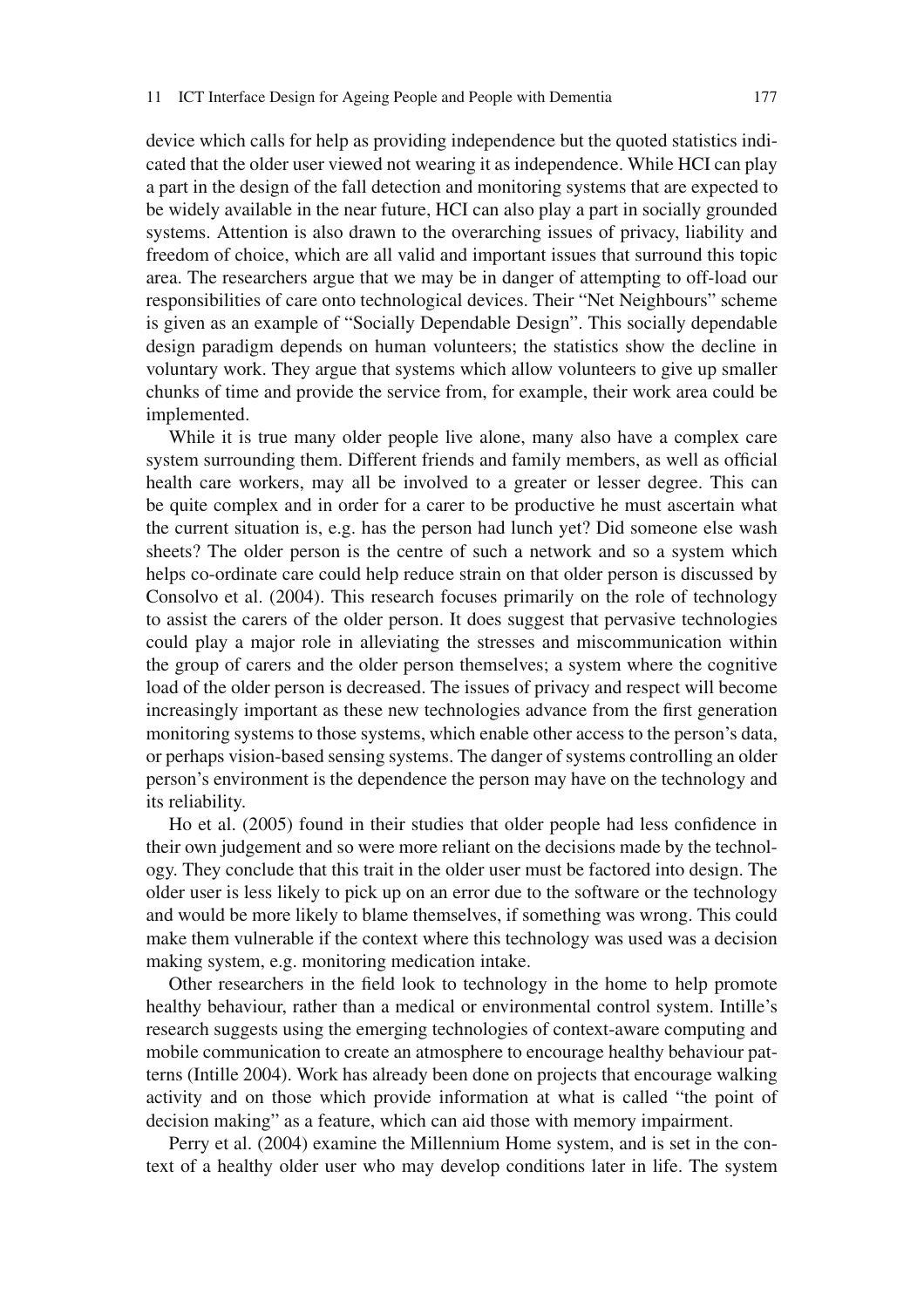employs multimodal interaction and aims, primarily, to provide "context sensitive" appropriate two-way communication that does not require the person to wear an input device. As discussed earlier the wearing of such a device can be viewed as a diminishment of the person's independence rather than the facilitator of independence as intended. Perry et al. base their theories regarding the design of interfaces for such systems on those of forerunners, who state that the interface is the crucial part of any such system. They suggest that as speech and vision are the most natural forms of communication these modes are therefore an obvious choice for user interfaces. They argue that "natural and context sensitive interaction" can be achieved by employing multimodal forms of interactions. They examine the interaction value of the different modes themselves and the trade-offs between them, e.g. auditory signals or instructions are only available temporarily so may be most appropriate for alarms or to draw attention (The home environment can be full of distractions.) Written text is there to be viewed for a longer period of time as an advantage to those with lower cognitive abilities. The mode of the interaction is also dependant on the type of content and form of information trying to be conveyed. They point out difficulties in incorporating various modalities in a design, mode-switching and mode-mapping; the various modes must follow the same rules, paths and expected sequences, etc. They also argue that mode switching can help allow for the dynamic nature of this user group's requirement. This may imply that this type of design is by default, attractive to all users and can promote universal inclusion. However they cannot substantiate their hopes that it allows for the entire diversity of the users group. The interactions took place via telephone (speech lists and button selection), TV/monitor screen (menu and remote control) and loudspeakers, sensors, voice recognition input. Interactions were designed on the basis of physical and activity context, urgency and interaction history, as well as allowing for physical limitations and general cognitive decline. The researchers had recognised the issues of intrusion and privacy, user control and had considered these in the design. This is not a system tested beyond the laboratory conditions of the Millennium Home itself. Introduction on a general scale would have many issues to be examined, such as security. Perry et al. suggest that if some intelligence were incorporated into the system it would allow for further functionality and an improved system.

Experimental research has been done by Bickmore et al. (2005) into relational agents. Defined as "computational artefacts designed to build and maintain long term social-emotional relationships with users", relational agents are the subject of research on the periphery of this topic area, concentrating on promoting healthy behaviours. They have studied the effects of using these agents to promote healthy habits amongst older people. The have found that the relationship built up between the person and the agent has better results when compared to non-relational systems. They argue that this facet of the system made it more acceptable to the older person and that it may be beneficial in motivation and in reducing loneliness for the older person, as well as nursing care contexts.

A similar design approach to Bickmore et al. is suggested by Forlizzi et al. (2004) by researchers in assistive robotics at Carnegie Mellon University. "Ethnographic Design Research Methods" are those that involve viewing the older person, the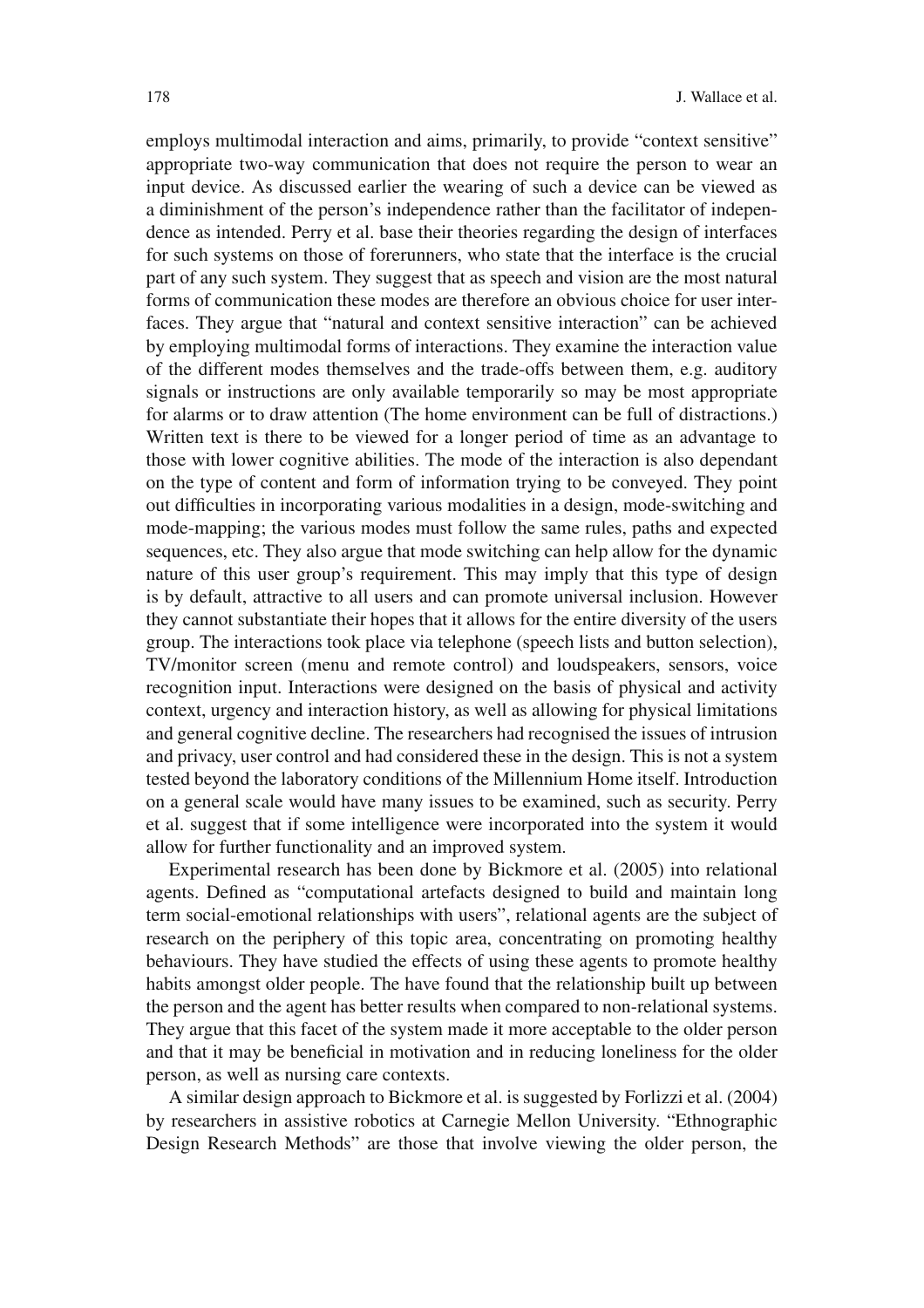technology and their activities as a system to better understand the dynamics of the person's environment. The study of the relationship formed between the person and products and activities is a similar idea to that of the use of relational agents. Both are socially based. The researchers found that older people are more likely to only want a product that fulfils a functional need, they keep items which help them retain a sense of independence and dignity, and they rank social activities as high priorities. They suggest an "Ecological" design technique which incorporates the three aspects of person, product and activity that could produce a better product. They insist that social elements should be included in the design process.

Of course although the home becomes a more important focus for the older person (Stott 1981), there are other environments in which older people use technology and experience difficulties with the interaction. Earlier the *e-information* kiosk was discussed where elderly people could access information at the post office using the stand-alone kiosks. Many older people wish to drive their car for as long as possible; the car is a sign of independence for many sections of the population, not only older people. However, older people are finding the information displayed on the dashboard more difficult to interpret. The increased availability of navigation systems too can be difficult for elders to interpret. May et al.'s paper (2005) researches this problem. Based on the fact that cognitive decline has a detrimental affect on a person's ability to find their way through a strange environment, May et al. investigating the problems for older drivers, with the interface of in-car navigation systems. Their findings were that incorporating landmarks along side distance information had a positive effect on both confidence and accuracy, for the older driver particularly. Their findings support some of the work discussed earlier. The technology was accepted because of its functional benefits. Visual display was enhanced by another mode of interaction, i.e. auditory prompts (older people require longer to take in visual information) and less complex displays improved performance. They conclude that their inclusive design technique will improve the usability of the system for all users.

A "person centred technology evaluation" by Bagnall et al. (2006) reported that many of the participants considered themselves lonely, surprising since they lived in shared accommodation. They did not choose to be lonely; they had etiquettes and social rules which meant they would not want to disturb each other after 6 pm or when they had visitors. Bagnall et al. also focus on contexts where interaction with modern devices is difficult for the user. In particular they look at social contexts such as communication. E-mail was discussed earlier, but perhaps as a computerbased package rather than from its importance in social aspects of an older person's lifestyle. Mobile phones, chat rooms, gaming, etc. are all commonplace for younger users and yet many poor designs of hardware and software limit the accessibility of these social technologies for older users. This is particularly unfortunate since time and again throughout this review of the research and literature the work has all pointed to the increased need for social inclusion and the appreciation of the older population to social activities, as well as their acceptance of devices to facilitate this. The ethnographic research techniques employed by Bagnall et al. were introduced earlier in this review as a way of studying the needs of the older person through the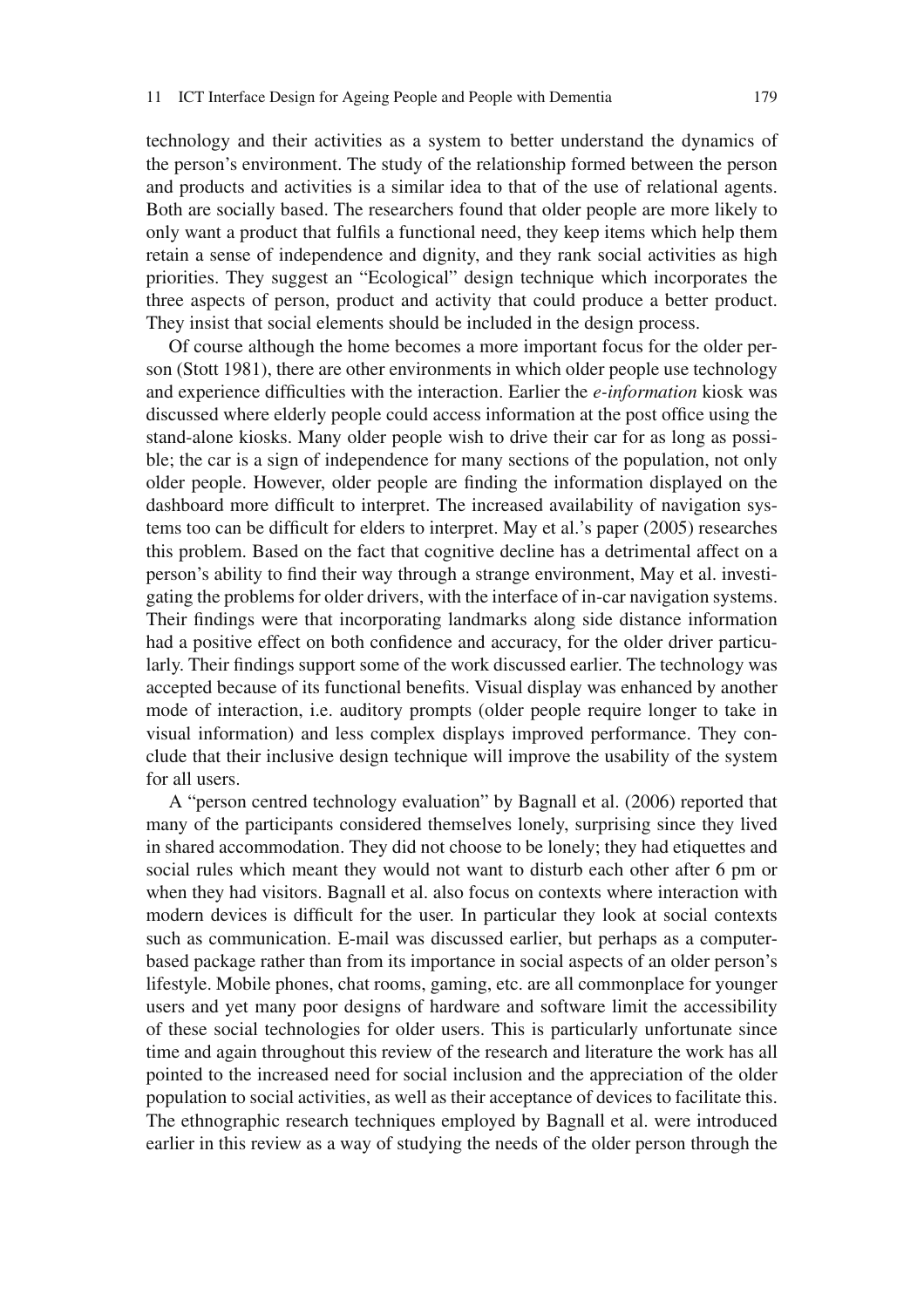study of the environment into which the system will fit. They studied the device's place in the home, the activity of contacting friends whether face-to-face or via other communication means, the timings associated with this and the system itself. They designed to overcome etiquette of older people and interface issues such as scrolling and sequencing of conversation. They designed a different type of computer gaming that did not involve the computer enforcing rules, etc. and noticed that the time spent socialising during the game was quite significant. They introduced an audio communication package to facilitate social interaction. They conclude, as do many of the previous papers, that the social requirements for elders are a very important part of the design process. They are a group that have a very different set of social interaction etiquettes from the younger generation.

#### *11.2.5 Specific Interface Design Issues for People with Dementia*

The loss of short-term memory in the elderly as a result of a cognitive disability, such as dementia, is a problem for the person and for their family and carers. Social activities and interactions become difficult, especially as their condition progresses, as these activities and interactions require a functioning short-term memory for effective participation.

Emerging technologies have the potential to play an important role in improving the quality of life for people with dementia. To achieve this potential the design and development of user interfaces, which very often act as a barrier to people with dementia, is overcome.

One of the biggest problems facing developers of assistive technologies for intended use by the elderly or those with a form of physical or cognitive impairment are issues relating to the usability of the user interface. This issue is further complicated by the largely differing needs exhibited by the end user along with the necessity of adaptation to generate a personalised, user-specific assistive environment (Hariz et al. 2007).

Today's technology features state of the art interface solutions, such as touch screens, styli and hand/voice recognition as well as standard WIMP (Windows Icon Menu Pointer) interfaces (Abrams et al. 1999). All of the aforementioned technologies potentially complicate the development of a user interface given the vast range of functionalities that they can support. For example, a WIMP interface on a touch screen monitor decreases the system's usability because the menu's hit area is so small and the user's finger is not as precise as a pointer.

Alm et al. (2004) states that computers can be used as a cognitive prosthesis, which can help augment human intellect. A cognitive prosthesis should provide a compensatory strategy for people with dementia which, when added to their environment, increases their ability to function (Alm et al. 2004).

#### **11.2.5.1 Dementia in User-Centred Design**

Despite the increasing number of dementia sufferers, it is still common that a range of research excludes this group (Savitch and Zaphiris 2005). There is, however, a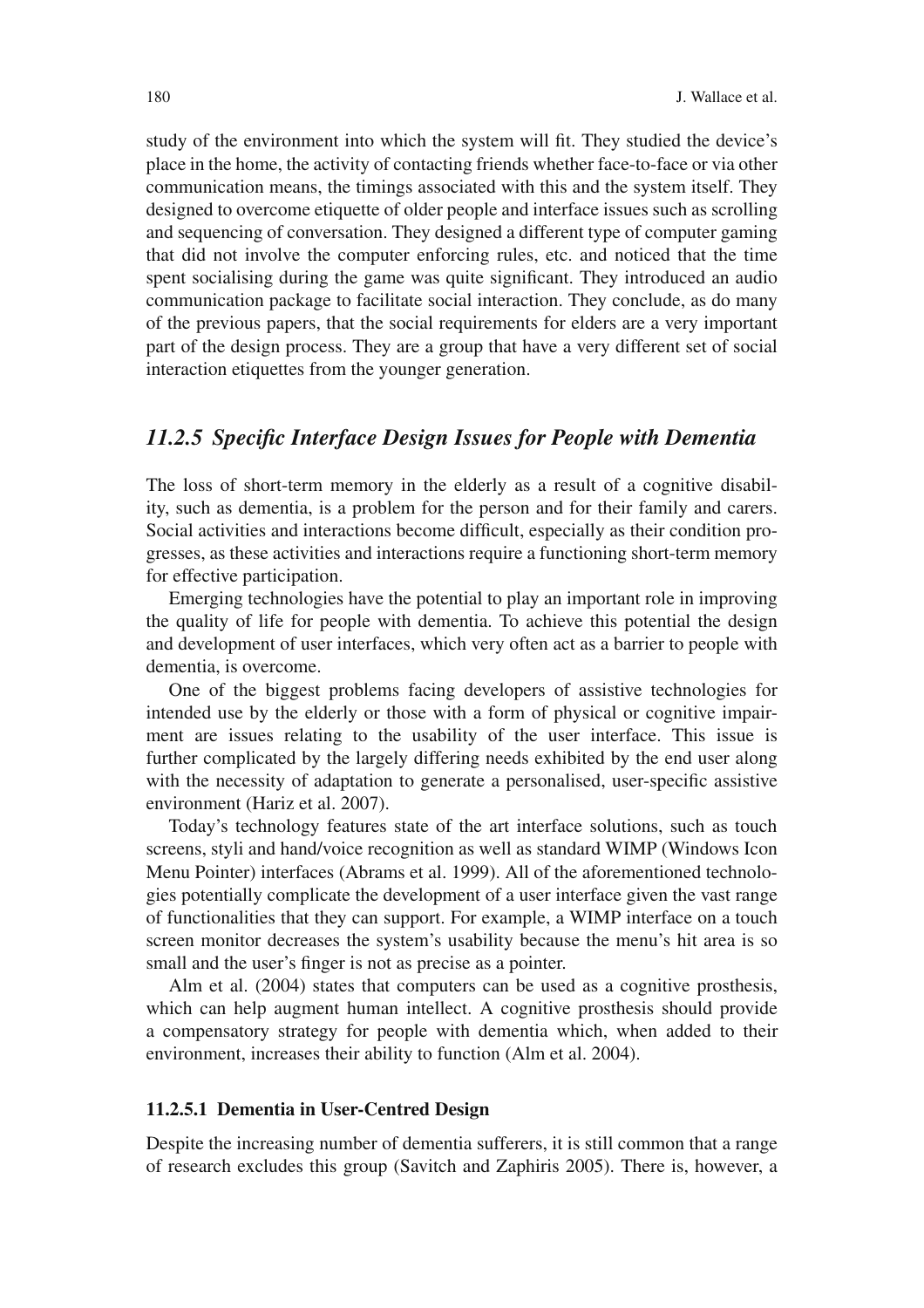growing recognition that people with dementia should participate in research; as such people with dementia are being included in the design, development and evaluation of the services they use. The methodology of this research should focus on the participant's strengths. The feasibility of some methods involved, such as storyboarding, should be considered. Stalker et al. (1999) states that questions themselves can be threatening to someone with cognitive impairment. Bamford (1998) also suggests that the following Table 11.1 should be taken into consideration:

Table 11.1 Considerations when interviewing people with dementia

- 1. Family carers and staff may feel the need to be present and this may confound the validity of response
- 2. People with cognitive impairments function best in familiar surroundings
- 3. People with cognitive impairments can most easily comment on their immediate surroundings
- 4. People with cognitive impairments may need the aid of stimulus materials to discuss abstractions

Researchers and interviewers should note that when asking someone with dementia a question, that it is not inconceivable that the person with dementia is concerned with giving the correct answer, when in actual fact there is no correct answer.

When considering the design and usability of a user interface for people with dementia, it is imperative to keep the interface distinctive, familiar and legible. This will enhance the feeling of familiarity that a person with dementia needs.

#### **11.2.5.2 Previous Research for ICT and People with Dementia**

There have been various studies undertaken to provide computer-based help for persons with dementia, these range from personalised web pages to interactive games or reminiscence scrapbooks. While these systems and services are widely available for people without a cognitive disability, the development and adaptation for persons with dementia remain a problem.

Alm et al. undertook a pilot study that presented people with dementia with a "Reminiscence Scrapbook". The aim was to determine what multimedia components would be best to present to the person with dementia. These included text, video, pictures and music/sound. The general finding of this study was that the multimedia presentation interested and motivated the persons with dementia. The feedback for the system was constructive and encouraging. Staff and carers were unable to identify anything they did not like, however one patient did say they did not like something about the system, but when questioned further they were unable to elaborate. Carers also believed that the choice of material prompted the patients to speak more than usual. In relation to the technology used, everyone found the use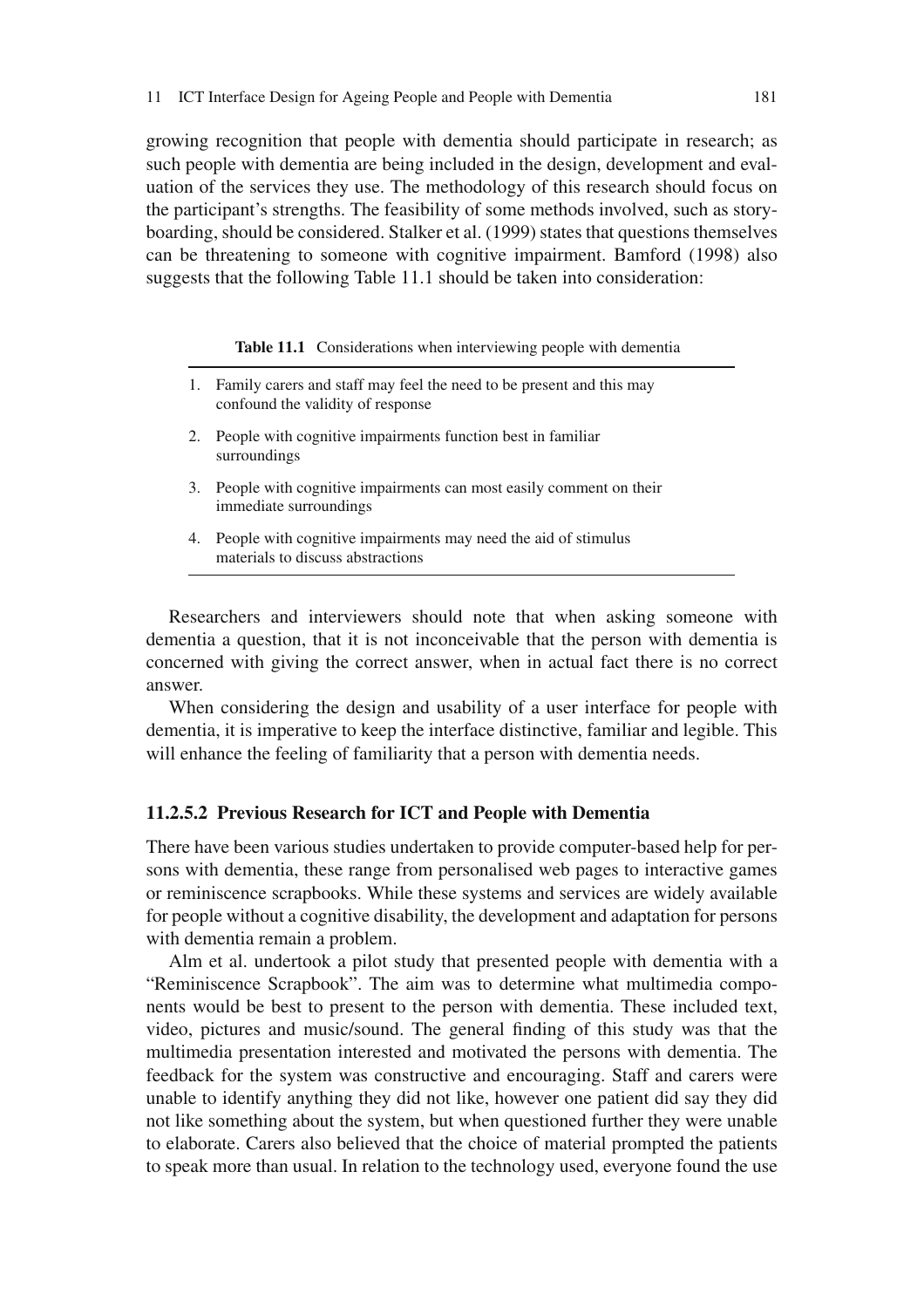of the touch screen to be beneficial. One carer suggested that the option to customise the interface would be preferable (Alm et al. 2004).

#### **11.2.5.3 Development of GUIs (Graphical User Interfaces) for People with Dementia**

Before embarking on an entirely new concept for the design of interfaces for use with dementia, it is useful to consider established approaches to date. Although these may not be the end result for the target cohort, they should be considered to be generic enough to at least be considered as a starting point upon which further changes may be made.

One of the fundamental standards of interface design is that of psychologist Paul Fitts, commonly known as Fitts' Law. This states that the time taken to move from a starting point to the target depends on two factors: the distance to, and size of, the target (Fitts 1954). By following the principles of this law, designers are advised to make the clickable icon a reasonable size. Not only does this law help us determine the size of the icon, but also their position on screen. For example buttons positioned on the corners of the screen are more efficient because it reduces the possibility of the user overshooting the target (Hale 2007). Today's technologies have come a long way since the days of Paul Fitts. Fitts' Law provides us with an excellent approach in developing WIMP interfaces. Nevertheless, the time taken to move from a starting point to a target becomes irrelevant, if a touch screen or styli is used.

Another law is Hick's Law, which states that the time taken for a user to make a decision is determined by the number of choices they are presented with. The user does not consider each option one-by-one, but instead they sub-divide the options into categories. Users will make a quicker decision from a list of ten options than two lists of five. This law provides us with a good platform from which we can develop menu structures. Nevertheless, when developing interfaces for assistive technologies, we have to consider the disability of the end user. A cognitive disability, such as dementia, will mean the users may become confused if too many options are presented at once, however, if not enough options are presented then the user will have to burrow their way down through various different menus to reach the service they require (Burns et al. 2008).

When developing a system that will be in continuous daily use, it is imperative to include the end user throughout the technology development cycle and most importantly the GUI. If an end user cannot be relied upon to provide constructive feedback then a qualified professional should be consulted in conjunction with them. For example, if the system is for a patient with mild dementia, then their feedback may fluctuate. In this case their carer should be consulted.

#### **11.3 Other Issues**

Issues are raised such as privacy and confidentiality and the emotional needs of the older person in many, if not most, of the research papers reviewed for this chapter. Older adults are in a more vulnerable position than most, and their privacy must be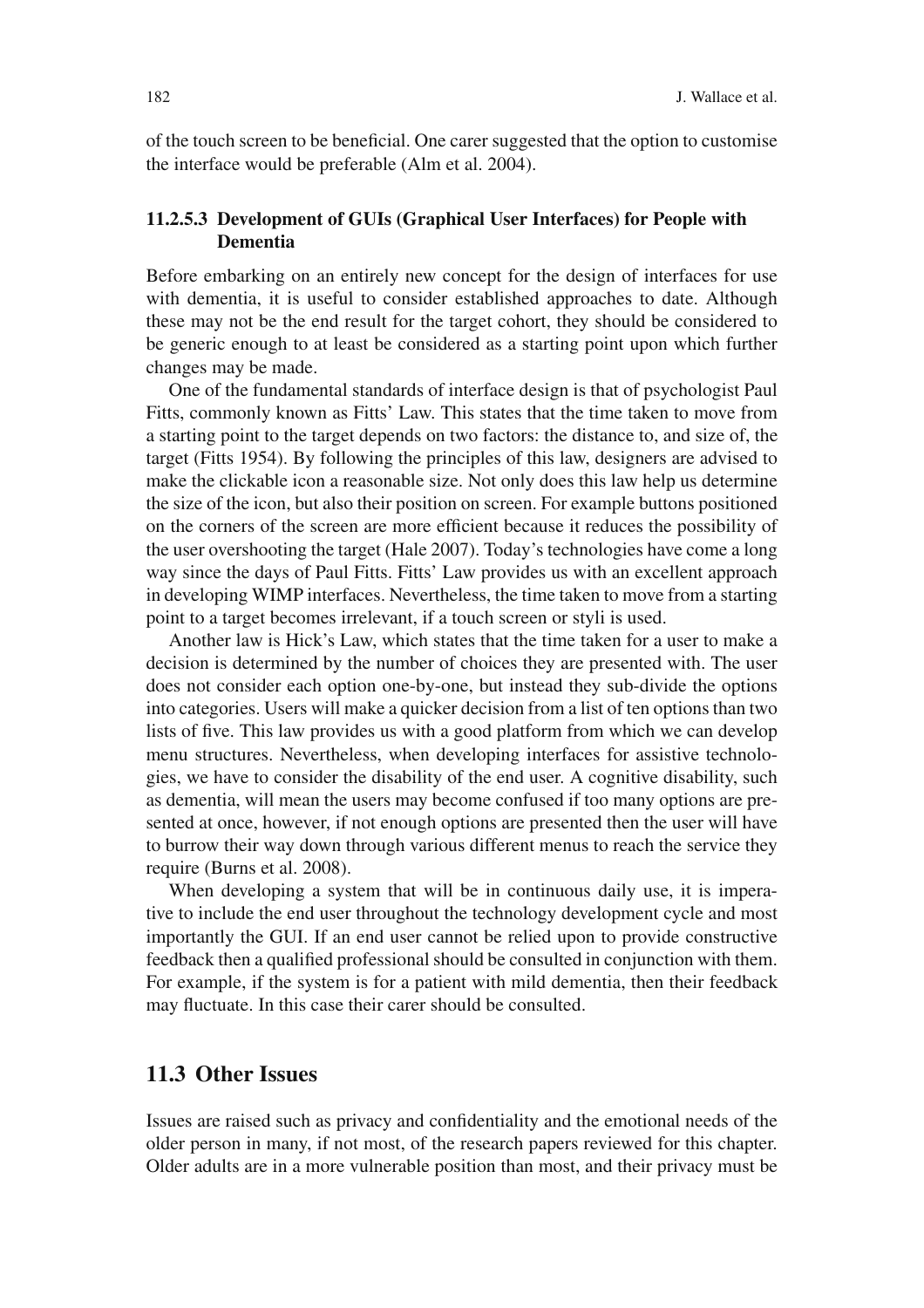respected. They must at all times be afforded the same rights as other user groups, and the tendency to treat them as one would treat a child must be avoided. Their personal details and medical records are confidential and must remain confidential. Systems that are put in place, to aid the daily living of the older adult, must ensure that they do not compromise the rights of the individual in the pursuit of a solution. The question of independence or perceived independence is also a major issue. It is important that older people feel their independence is not being diminished by a system. It is vital to the acceptance that the person remains in control of his environment.

#### **11.4 Discussion and Conclusion**

The material reviewed has naturally lent itself to be categorized into five areas that have been titled: age-related issues, special requirements of the user group, emerging approaches, a broader technology-related perspective and specific interface design issues for people with dementia.

With regard to the age-related issues the reviewed papers have dealt with the physical and psychological age-related issues that should be considered during interface design. Zajicek discusses the problems of failing eyesight, hearing and memory loss. She suggests that a different approach to interface design is required to mitigate for the older person's loss of investigative learning techniques. The motivations of the older person are examined, finding convenience to be less important to this user than to younger groups of users. Reduced functionality is her recommendation to simplify the human–computer interactions. Hawthorn and Van Horen concentrate on the physical age-related issues. Their suggestions are for simplified structure, contrast between text and background, increased text and target sizes. Van Horen also suggests segmentation and presentation of most informative information first. Julie Jacko et al.'s paper concentrates on feedback and the advantages of using multimodal feedback are discussed. Her findings suggest auditory feedback to be the most beneficial and Hawthorn recommends using lower frequency sounds for this user group. The papers in this section also suggest that experienced computer users will also suffer the same age-related issues as novice users.

With regard to the special requirements of the user group the reviewed papers discuss acceptance, diversity, appropriate mental model, information gathering difficulties and issues relating to older peoples' attitudes and etiquette. As part of her results in investigations involving the use of PDAs, Wright concludes that acceptance of technology by the older user is evident. The greater diversity of this group compared to younger user groups is highlighted by the work of Zajicek and Brewster. They also recommend the use of a more sensitive, social approach when interacting with the user and the need for the use of appropriate mental models. Eisma also found the need for a social approach to the user and highlights the difficulties in communications between user and the younger designer. Eisma also suggests use of carefully structured questionnaires to force committal from the user and to improve the quality of results. Eisma's main recommendation is for the use of small focus groups of approximately three users, or even one to one interviews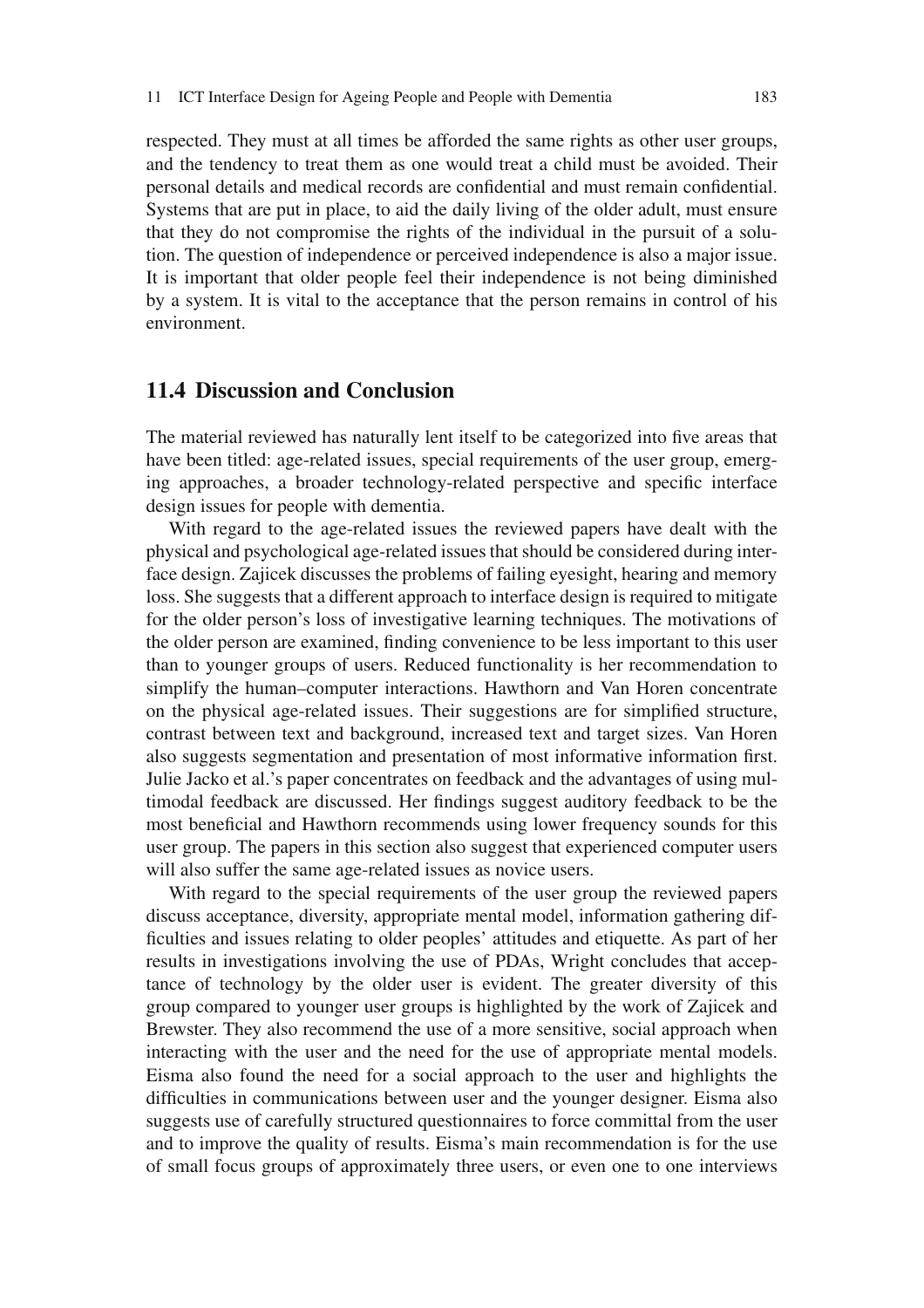during requirements gathering. This is reiterated in the work of Lines and Hone who also recommend small structured focus group work.

With regard to the emerging approaches, Hawthorn's paper recommends the reduction of functionality to accommodate the older person's needs. Dickinson et al. found that using a simplifying strategy in their approach to design caused difficulties and admitted that the resulting lack of functionality affected the acceptance of the product for more experienced users. Gregor et al.'s paper focuses on the need to design for the dynamic nature of the user requirements, changing perhaps daily or hourly. Gregor et al. suggest user-sensitive inclusive design, where USID is an adaptation to the standard User-Centred Design (UCD) approach which aims to seek diversity instead of similarity to promote inclusion.

From the broader technology-related perspective other technologies will impact in the daily life of the older person, whether they choose it or not, due to the increase in pervasive computing systems. Assistive living devices will become more commonplace especially in view of the ageing population and the associated healthcare burden. Mynatt et al. suggest that the trigger for more wide spread use of assistive devices may stem from their development for use in the area of elder healthcare. Blyth et al.'s paper suggests we are in danger of "off-loading" our responsibility for elder care to technology and we should use a socially dependable approach to design. Consolvo et al. focus on the role of technology in the care network of the elderly person. An investigation into the Millennium Home and context-aware computing features in the work of Perry et al., where they argue that multimodal forms of interaction are required in a context-sensitive environment. The researchers in the papers featured in this section also point out the overarching issues of privacy, security, liability and over-dependence. While most of these papers research homebased technology, May et al. examine improving the interaction of the older driver with the car-navigation system. They find evidence to support the suggestion that older people require longer to decipher information and suggest "Land marking" can aid understanding for all but especially the older users. Combining auditory prompts was also found to increase the usability. Forlizzi et al. apply an ethnographic approach when designing a product for the elderly. They argue that this approach can produce a better product as it involves studying the "ecology" of the person, the product placement and the activities involved. Bagnall et al. also used ethnographic research techniques to aid design of their system. They concluded that the social interaction facilitated by the system was as important a requirement as other more functional requirements. They also reported that the user group operates under a very different set of social rules and etiquette than younger user groups.

With regard to specific interface design issues for people with dementia, including persons with dementia to assist in guiding the development of assistive technologies is something that should be pursued to its fullest extent. This inclusion encourages the development of usable, familiar and tailored assistive technologies. Current strategies for user-centred design may be more focused on persons without a cognitive disability, however, work by Bamford and Stalker has provided a clearer methodology from which to carry out user-centred design with persons with dementia.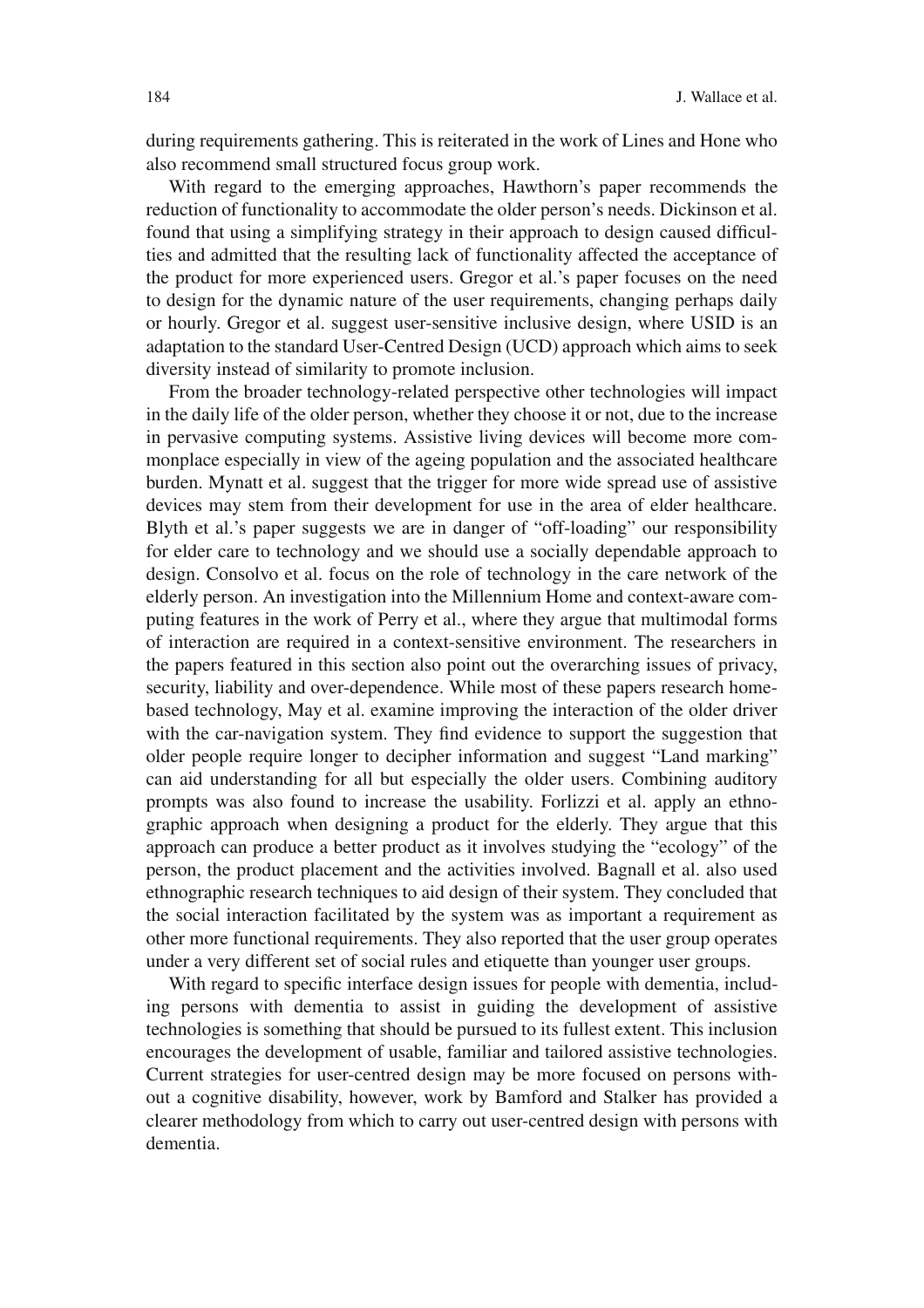Technology can be used as a valuable tool for persons with dementia; however, the effectiveness of the technologies relies on the ability of the end user to use it. As mentioned above, the usability of the user interface is one of the major factors in the slow uptake of assistive technologies for persons with dementia. The current concepts of user interface design provide a sound basis from which to work from. However, these concepts should be tweaked and reworked to suit both the technologies and end user.

From the research it would appear that there are many valid age-related issues that affect the interaction of older people with technology. These are not only physical but also psychological and motivational issues that are directly due to age. These issues map to different aspects of the system and the interface. Physical issues have a direct relation to the physical elements of the interface, e.g. font size and contrast, while psychological and motivational issues have more bearing on the higher level design structures of the interface and the system functionality.

Some special requirements are not a physical symptom of ageing but are unique to this group. Many of the researchers have made mention of the wide diversity which exists within the user group and how the traditional methods of design do not cater for it and much of the basic understanding deficits reported in the research have been attributed to the user applying an incorrect mental model.

Generally we would accept that older people are quick to alienate themselves from technology, but research has shown that the group is not adverse from using new technology. Given the right motivation and circumstances the user group has proven keen to embrace emerging approaches in technology. One aspect that would seem to separate this group of users from all others is the great emphasis which is put on social factors. Perhaps it is because these users have trodden many paths, seen fads and fashions come and go and now have a deeper understanding of what is important in their lives, that they choose to prioritise social interaction above all else. This different approach itself can cause a barrier between them and the system designer. In the emerging approaches papers, some researchers approached the problem by reducing the functionality of present systems. They judged this to have limited success as experienced users of those systems were frustrated by the basic versions. Other emerging approaches concentrated on the treatment of the user rather than attempting to adapt an existing system. This treatment of the user called USID suggested different approaches and techniques for requirements gathering and other face-to-face time with the user group. The major shift towards designing for diversity rather than trying to find the common ground is also part of this approach.

Excluding a group of society from enjoying the benefits of technology is an issue of social inclusion. However, the problem is not restricted to computers and has wider implications. Elder healthcare could be delivered more efficiently and more cheaply if the problem could be overcome. The research involving applications in this area emphasises the importance of user involvement and the importance of allowing a person to remain in control of their environment. They call for socially aware computing for these users.

Some may argue that computer interaction will not be a problem for the elder person of the future, given their current exposure to technology, however, research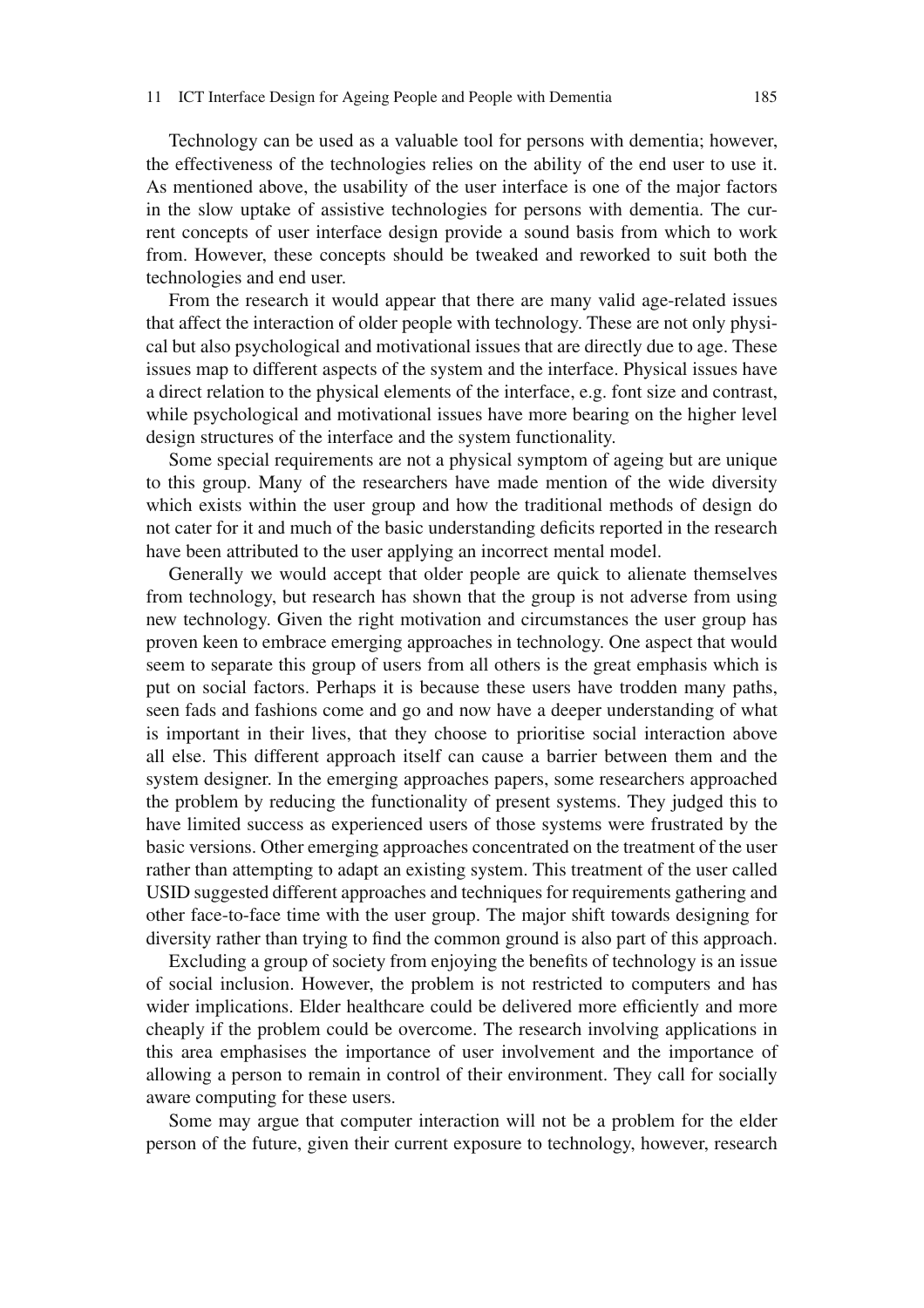has proven that even those who were considered to be computer literate experienced these difficulties. A solution to this problem will therefore not only help the older population of today but also the generations to come.

**Acknowledgements** The TRAIL (Technologies for Rurality, Ageing and Independent Living) lab represents the development of innovation and research thinking in Northern Ireland to support independent living across several key disciplines including business, information and communication technologies, occupational therapy, art, health care, social care and clinical medicine. Based at the University of Ulster, TRAIL is focused on supporting this diverse set of stakeholders as we develop new technologies, research perspectives, processes and integrated service solutions that deliver real value to our users, the ageing people in the North of Ireland and further a field across Europe.

#### **References**

- Abrams, M., Phanoutiou, C., Batongbacal, A. et al. (1999) UIML: An appliance-independent XML user interface language. Computer Networks, 31(11):1695–1708.
- Alm, N., Astell, A., Ellis, M., Dye, R., Gowans, G., Campbell, J. (2004) A cognitive prosthesis and communication support for people with dementia. Neuropsychological Rehabilitation, 14(1/2):117–134.
- Alzheimer's Research Trust. (2009) http://www.alzheimers-research.org.uk/info/statistics, accessed 8 January 2009.
- Bagnall, P., Onditi, V., Rouncefield, M., Sommerville, I. (May 2006) Older people, technology and design: A socio-technical approach. Gerontechnology, 5(1):46–50.
- Bamford, C. (1998) Consulting people with dementia. Cash Care, Spring, 2.
- Banks, J., Smith, Z., Wakefield, M. (2006) The Distribution of Financial Wealth in the UK: Evidence from 2000 BHPS Data, p. 11. Available at: www2.warwick.ac.uk, accessed on 5 December 2006.
- BBC News (2007) Source: http://news.bbc.co.uk/1/hi/health/395143.stm, Accessed 27 March 2007.
- Bickmore, T.W., Caruso, L., Clough-Gorr, K., Heeren, T. (2005) 'It's just like talking to a friend' relational agents for older users. Interacting with Computers, 17:711–735.
- Blyth, M., Monk, A.F., Doughty, K. (2005) Socially dependable design: The challenge of ageing population for HCI. Interacting with Computers, 17:672–689.
- Burns, W., Nugent, C., McCullagh, P., Zheng, H., Finlay, D., Davies, R., Donnelly, M., Black, N. (2008) Personalisation and configuration of assistive technologies. Engineering in Medicine and Biology Society, 30th International Conference of the IEEE, 20–25 August, pp. 3304–3307.
- Consolvo, S., Roessler, P., Shelton, B.E., LaMarca, A., Schilit, B., Bly, S. (2004) Technology for care networks of elders. IEEE Pervasive Computing, 3(2):22–29.
- Dickinson, A., Newell, A.F., Smith, M.J., Hill, R.L. (2005) Introducing the Internet to the over 60s: Developing an e-mail system for older novice computer users. Interacting with Computers, 17:621–642.
- Digital Inclusion Panel. (2004) Enabling a Digitally United Kingdom, a Framework for Action. The Cabinet Office, London. http://www.cabinetoffice.gov.uk/publications/reports/ digital/digitalframe.pdf Accessed 18 October 2006.
- Eisma, R., Dickinson, A., Goodman, J., Syme, A., Tiwari, L., Newell, A.F. (2004) Early user involvement in the development of information technology-related products for older people. Universal Access in the Information Society, 3:131–140.
- Eurostat. (2002) NewCronos Database (Health and Safety), statistics Key Data on Health 2002. Eurostat Morbidity Seminar, London.
- Fitts, P.M. (1954) The information capacity of the human motor system in controlling the amplitude of movement. Journal of Experimental Psychology, 47(6):381–391.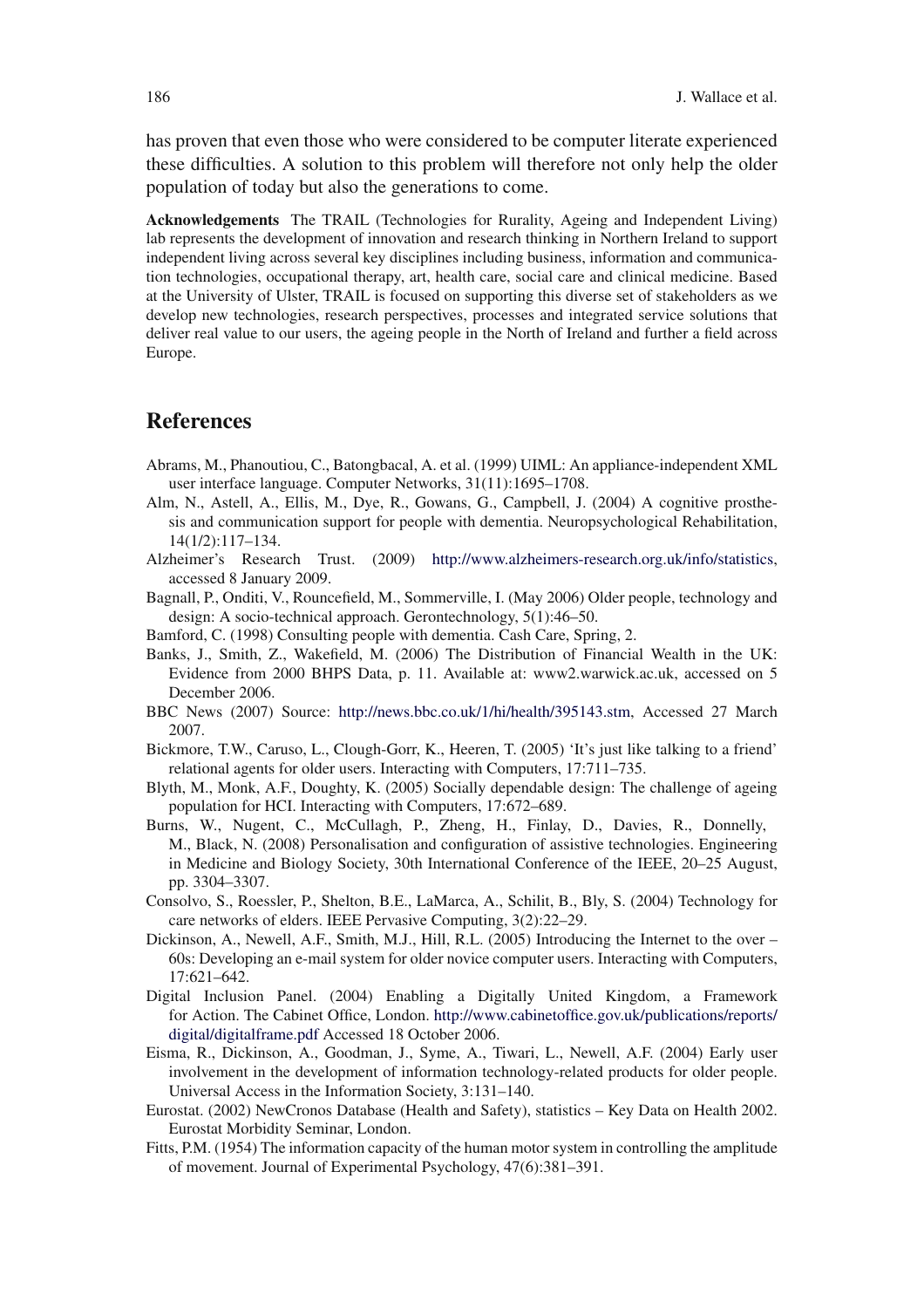- Forlizzi, J., DiSalvo, C., Gemperle, F. (2004) Assistive robotics and ecology of elders living independently in their own homes. Human Computer Interaction, 19:25–29.
- Gregor, P., Newell, A.F., Zajicek, M., 2002, Designing for dynamic diversity Interfaces for older people. ACM SIGACCESS Conference on Assistive Technologies, Proceedings of the Fifth International ACM Conference on Assistive Technologies, Solutions for Aging, pp. 151–156.
- Hale, K. (2007) Visualizing Fitt's Law, October 3rd, 2007; http://particletree.com/features/ visualizing-fittss-law Accessed 2 November 2008.
- Hariz, M., Renouard, S., Mokhtari, M. (2007) Designing multimodal interaction for assistive robotic arm. IEEE 10th International Conference on Rehabilitation Robotics, Noordwijk, The Netherlands.
- Hawthorn, D. (2000) Possible implications of ageing for interface designers. Interacting with Computers, 12:507–528.
- Hawthorn, D. (2003) How Universal is Good Design for Older Users. CUU 2003 November 10–11, Canada.
- Hawthorn, D. (2006) Enhancing the contribution of older people to interface design. Gerontechnology, 5(1):4–14.
- Ho, G., Wheatley, D., Scialfa, C.T. (2005) Age differences in trust and reliance of a medication management system. Interacting with Computers, 17:690–710.
- Hopkins, H. (2007) Hitwise Intelligence. Source: http://weblogs.hitwise.com/heatherhopkins/2007/05/54 increase put silver surfers.html, accessed 18 May 2007.
- Intille, S.S. (2004) A new research challenge: persuasive technology to motivate healthy aging. IEEE Transactions on Information Technology in Biomedicine, 8(3):235–237.
- Jacko, J., Emery, V.K., Edwards, P.J., Ashok, M., Barnard, L., Kongnakorn, T., Moloney, K.P., Sainfort, F. (July–August 2004) Effects of multimodal feedback on older adults' task performance given varying levels of computer experience. Behaviour & Information Technology, 23(4):247–264.
- Jeffrey, S. (2003) Over 60s Reach for the Mouse, July 8 2003, www.guardian.co.uk, accessed on 18 October 2006.
- Keates, S., Clarkson, P.J. (2003) The Design of Kiosks for Providing Access to E-Information for Older Adults, www.eng.cam.ac.uk, accessed 18 October 2006.
- Lines, L., Hone, K. (2004) Eliciting user requirements with older adults: Lessons from the design of an interactive domestic alarm system. Universal Access in the Information Society, 3:141–148.
- May, A., Ross, T., Osman, Z. (2005) The design of next generation in-vehicle navigation systems for the older driver. Interacting with Computers, 17:643–659.
- Mynatt, E., Melenhorst, A., Fisk, A., Rogers, W. (2004) Aware technologies for ageing in place: Understanding user needs and attitudes. IEEE Pervasive Computing, 3(2):36–41.
- McKenna, S.J., Marquis-Faulkes, F., Newell, A.F., Gregor, P. (2006) Requirements gathering using drama for computer vision-based monitoring in supportive home environments. Technology and Disability, 17(4):227–236.
- Newell, A.F., Gregor, P. (2000). User sensitive inclusive design, in search of a new paradigm. Proceedings on the 2000 Conference on Universal Usability, pp. 39–44, November 16–17, 2000 (J. Scholtz, J. Thomas, eds.).
- Norman, D.A. (1992) The Psychology of Everyday Things. Basic Books, New York.
- Onn, I.L.Y., Jin, P.C.W. (1999) Assessment of the Elderly Patient. The Singapore Family Physician, 25(2), 1999. Available at: http://www.cfps.org.sg/sfp/25/252/articles/e252008.html, accessed 11 July 2006.
- Perry, M., Dowdall, A., Lines, L., Hone, K. (2004) Multimodal and ubiquitous computing systems: Supporting independent-living older users. IEEE Transactions on Information Technology in Biomedicine, 8(3):258–270.
- World Health Organisation. (2005) Preventing Chronic Diseases A Vital Investment. Available at: http://www.who.int/chp/chronic\_disease\_report/contents/en/index.html. Accessed 2 January 2010.